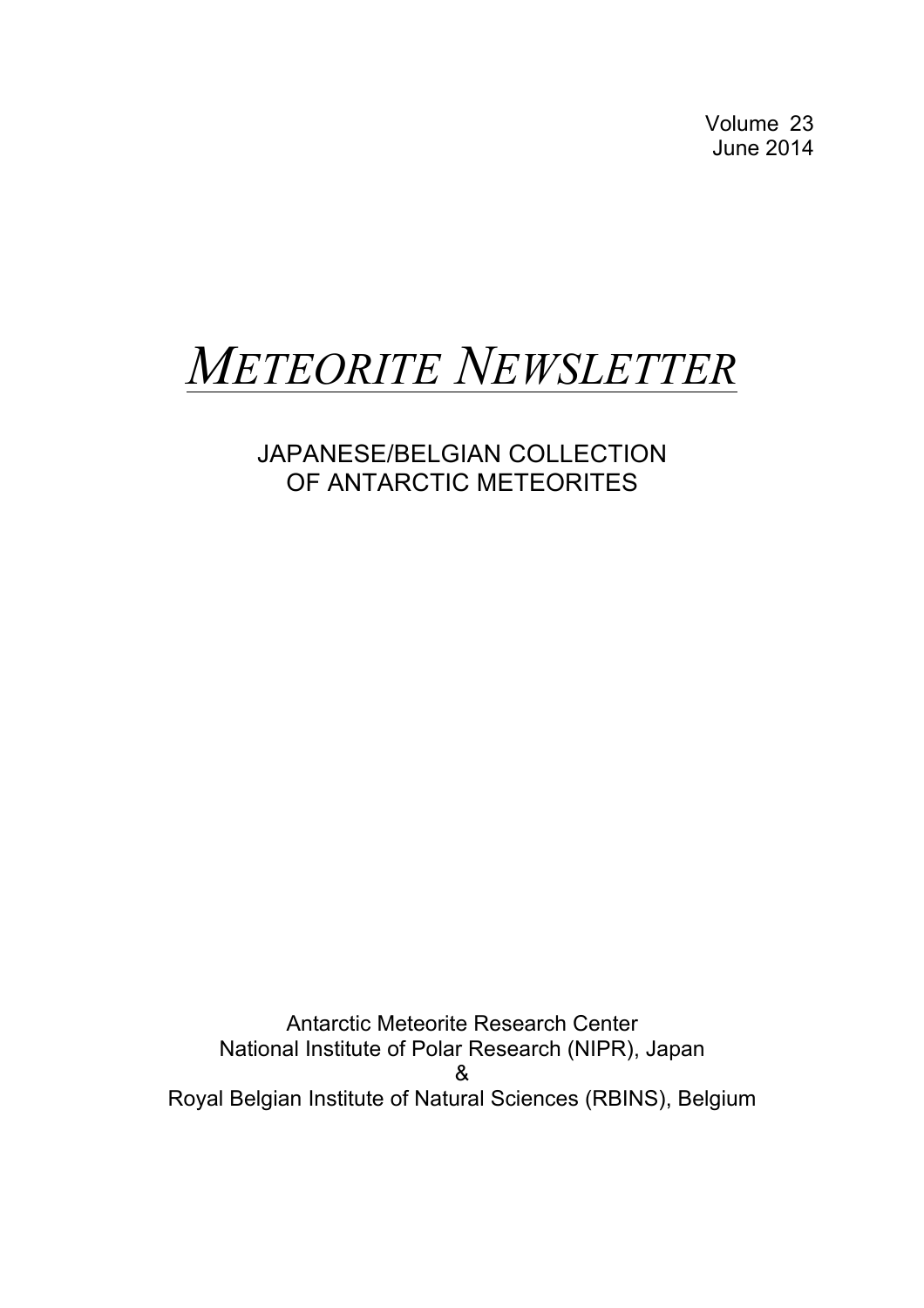### **Meteorite Newsletter, Vol 23**

#### **Akira Yamaguchi1 , Lidia Pittarello2,3, Makoto Kimura1,4, and Hideyasu Kojima1**

<sup>1</sup> Antarctic Meteorite Research Center, National Institute of Polar Research, Tokyo 173-8515,  $\frac{2\text{p}}{2}$ <sup>2</sup> Royal Belgian Institute of Natural Sciences, Jennerstraat 13, 1000 Brussels, Belgium <sup>3</sup>Vrije Universiteit Brussel (VUB), Earth System Science (ESSC), Pleinlaan 2, 1050 Brussels - Belgium 4 Faculty of Science, Ibaraki University, Bunkyo 2-1-1, Mito 310-8512

#### **Introduction**

This newsletter reports the classification of part of meteorites collected from ice fields near the Sør Rondane Mountains by three Japan-Belgium expeditions consisting of the first joint mission (JARE 51) in the Balchen Ice Field in the eastern Sør Rondane Mountains region (2009-2010), the second joint BELARE-SAMBA (2010-2011) in the north-west part of the Nancen Ice Field, and the third mission (JARE 54 – BELARE-SAMBA) (2012-2013) in the south part of the Nancen Ice Field. The collected meteorites are shared by the National Institute of Polar Research, in Tokyo and Royal Belgian Institute of Natural Sciences, in Brussels. This newsletter includes 437 meteorite names including six carbonaceous chondrites (3 CM, 1 CK chondrite, 1 CO, 1 CM), and 1 diogenite, 1 mesosiderite, and 1 winonite. Also, it contains 11 regolith breccias of LL chondrites.

#### **Classification**

Classification was made with visual inspection of meteorites and petrographic observations of polished thin sections as well as compositions of major minerals (olivine, pyroxene, and plagioclase) obtained by an electron microprobe (JEOL JSM 8800 at NIPR). Typical numbers of olivine analysis for ordinary chondrites are ~20-30. Table 1 presents the results of classifications (groups, averages and ranges of Fs and Fa values, fracturing and weathering degrees). Figure 1 presents descriptions and photomicrographs of selected meteorites. Macroscopic descriptions were made by T. Tomimura and H. Kojima.

#### **Sample requests**

We welcome collaborations using the Antarctic meteorites from research scientists from all over the world. All sample requests will be reviewed in a timely manner by curators and scientific members at NIPR, RBINS, VUB, and Université Libre de Bruxelles (ULB).

*Acknowledgements.* We thank S. Ikadai and T. Tomimura for sample preparations and macroscopic observations, H. Sasaki for preparing polished thin sections, M. Naito for EPMA analysis, and T. Takami and M. Hirai for compiling the data. We also thank J. Grossman for comments on the classification, and Ph. Claeys, V. Debaille, N. Imae, and T. Mikouchi for discussions.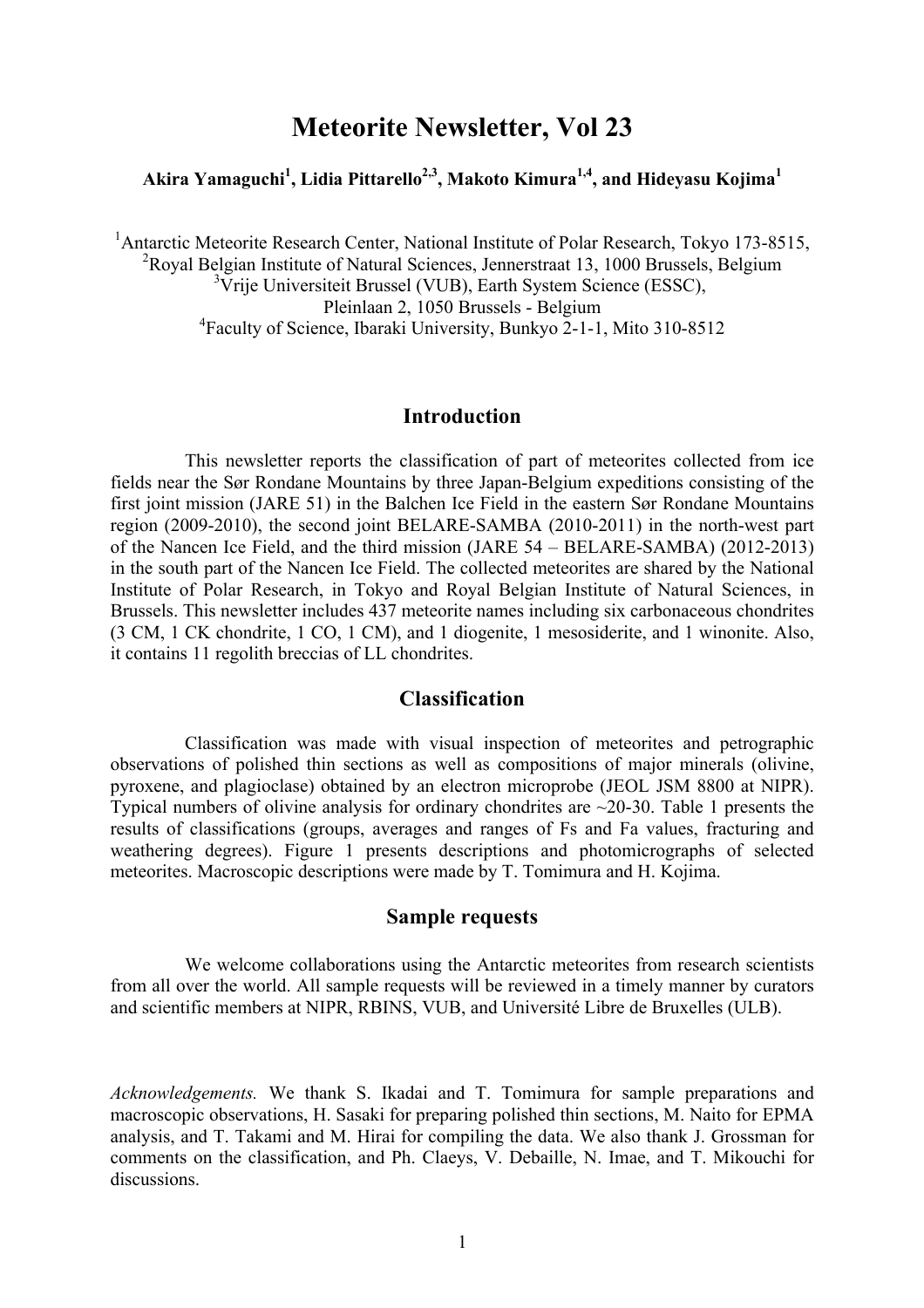| Meteorite | Class          | Wt. $(g)$ | Fa   | Range        | $\mathop{\text{Fs}}$ | Range         | W                         | $\mathbf F$               | Comments |
|-----------|----------------|-----------|------|--------------|----------------------|---------------|---------------------------|---------------------------|----------|
| A09001    | H <sub>4</sub> | 1.012     | 17.7 | 17.2-18.5    | 15.9                 | 14.8-17.1     | $\mathbf C$               | A/B                       |          |
| A09002    | H4             | 1.709     | 17.6 | 16.8-18.2    | 15.7                 | 14.5-16.8     | $\mathsf C$               | $\boldsymbol{\mathsf{A}}$ |          |
| A09004    | H <sub>5</sub> | 2.187     | 18.7 | 17.8-20.6    | 16.4                 | 15.0-17.1     | $\mathbf C$               | A/B                       |          |
| A09005    | H <sub>6</sub> | 1.383     | 19.5 | 18.6-20.5    | 17.3                 | $16.5 - 18.0$ | $\rm{B/C}$                | $\boldsymbol{\mathsf{A}}$ |          |
| A09006    | H <sub>6</sub> | 1.251     | 19.3 | 18.7-20.1    | 17.1                 | 15.9-17.6     | $\mathcal{C}$             | $\, {\bf B}$              |          |
| A09007    | H <sub>6</sub> | 11.760    | 19.8 | 18.3-21.5    | 17.5                 | 16.4-19.4     | $\, {\bf B}$              | $\, {\bf B}$              |          |
| A09008    | H <sub>6</sub> | 7.063     | 19.6 | 18.8-21.0    | 17.0                 | $16.1 - 18.0$ | $\rm{B/C}$                | $\, {\bf B}$              |          |
| A09009    | H <sub>6</sub> | 5.237     | 19.3 | 18.6-20.4    | 17.1                 | 16.2-19.4     | $\rm{B/C}$                | $\, {\bf B}$              |          |
| A09010    | H <sub>6</sub> | 6.453     | 19.4 | 18.2-21.0    | 17.0                 | 16.5-17.5     | $\rm{B/C}$                | $\, {\bf B}$              |          |
| A09011    | H <sub>6</sub> | 2.545     | 19.3 | 18.3-20.8    | 16.9                 | 16.2-17.4     | $\mathbf C$               | A/B                       |          |
| A09012    | H <sub>6</sub> | 4.190     | 19.4 | 18.3-20.4    | 16.8                 | 15.1-17.6     | $\mathbf C$               | $\, {\bf B}$              |          |
| A09013    | H <sub>6</sub> | 2.893     | 19.6 | 18.6-21.1    | 17.3                 | $16.7 - 18.0$ | $\mathbf C$               | A/B                       |          |
| A09014    | H <sub>6</sub> | 2.199     | 19.5 | 18.7-20.5    | 17.0                 | 16.3-18.4     | ${\bf C}$                 | $\, {\bf B}$              |          |
| A09015    | H <sub>6</sub> | 3.450     | 19.6 | 18.2-20.4    | 17.0                 | 15.9-18.6     | $\mathbf C$               | $\rm B/C$                 |          |
| A09016    | H <sub>6</sub> | 2.575     | 19.7 | 18.7-20.9    | 16.9                 | 16-17.5       | $\rm{B/C}$                | $\, {\bf B}$              |          |
| A09017    | H <sub>6</sub> | 2.458     | 19.6 | 18.7-20.7    | 17.3                 | 16.6-21.9     | $\mathbf C$               | $\, {\bf B}$              |          |
| A09018    | H <sub>6</sub> | 1.953     | 19.7 | 18.9-22.2    | 17.0                 | 15.7-18.2     | ${\bf C}$                 | $\, {\bf B}$              |          |
| A09019    | L3             | 2.139     | 16.9 | $0.3 - 42.1$ | 10.3                 | $0.7 - 22.1$  | $\, {\bf B}$              | $\, {\bf B}$              |          |
| A09020    | H <sub>6</sub> | 1.399     | 19.7 | 18.4-20.5    | 17.4                 | 16.5-19.9     | $\mathbf C$               | A/B                       |          |
| A09021    | H <sub>6</sub> | 1.437     | 19.7 | 18.4-21.7    | 16.9                 | 15.7-18.2     | $\rm{B/C}$                | A/B                       |          |
| A09022    | H <sub>6</sub> | 1.080     | 19.6 | 18.6-20.5    | 17.3                 | 15.9-19.4     | $\mathcal{C}$             | A/B                       |          |
| A09023    | H <sub>6</sub> | 1.692     | 19.8 | 18.1-26.8    | 17.4                 | 16.8-18.0     | $\rm{B/C}$                | A/B                       |          |
| A09024    | H <sub>6</sub> | 1.111     | 19.7 | 18.9-20.6    | 17.4                 | 16.6-17.9     | $\mathcal{C}$             | $\, {\bf B}$              |          |
| A09025    | H <sub>6</sub> | 1.414     | 19.6 | 18.7-21.3    | 17.4                 | 16.7-19.7     | $\rm{B/C}$                | $\, {\bf B}$              |          |
| A09026    | H <sub>6</sub> | 1.878     | 19.7 | 18.6-22.9    | 17.1                 | 15.7-18.0     | $\rm{B/C}$                | $\, {\bf B}$              |          |
| A09027    | H <sub>6</sub> | 1.008     | 19.6 | 18.6-20.6    | 17.3                 | 15.6-20.0     | $\rm{B/C}$                | $\boldsymbol{\mathsf{A}}$ |          |
| A09028    | H <sub>6</sub> | 1.240     | 19.6 | 18.8-21.9    | 17.2                 | 16.2-18.4     | B/C                       | A/B                       |          |
| A09029    | H <sub>6</sub> | 1.425     | 19.7 | 18.9-22.5    | 17.2                 | 16.4-17.8     | B                         | A/B                       |          |
| A09030    | H <sub>6</sub> | 1.025     | 19.6 | 18.6-20.9    | 17.0                 | 16.2-17.7     | $\mathcal{C}$             | $\, {\bf B}$              |          |
| A09031    | H <sub>6</sub> | 0.892     | 19.8 | 18.4-23.1    | 17.1                 | 16.4-17.9     | $\rm{B/C}$                | A/B                       |          |
| A09032    | H <sub>6</sub> | 1.049     | 19.9 | 18.5-22.8    | 17.1                 | 15.5-18.3     | B/C                       | A/B                       |          |
| A09033    | H <sub>6</sub> | 1.021     | 19.6 | 18.3-20.4    | 17.2                 | 15.5-18.3     | $\, {\bf B}$              | $\, {\bf B}$              |          |
| A09034    | H <sub>6</sub> | 0.750     | 20.0 | 18.6-23.6    | 17.4                 | 16.0-18.7     | B/C                       | A/B                       |          |
| A09035    | H <sub>6</sub> | 0.545     | 19.9 | 19.0-22.0    | 17.2                 | 16.0-19.2     | $\rm{B/C}$                | $\boldsymbol{\mathsf{A}}$ |          |
| A09036    | LL3            | 0.876     | 12.5 | $1.3 - 32.2$ | 9.4                  | $1.5 - 23.6$  | $\mathbf{A}$              | $\mathbf{A}/\mathbf{B}$   |          |
| A09037    | LL3            | 0.762     | 17.6 | $0.4 - 45.0$ | 11.6                 | $1.1 - 27.6$  | $\boldsymbol{\mathsf{A}}$ | $\boldsymbol{\mathsf{A}}$ |          |
| A09038    | H <sub>6</sub> | 0.830     | 19.8 | 19.0-22.2    | 17.4                 | 16.2-20.4     | B/C                       | $\mathbf{A}$              |          |

Table 1. List of meteorites classified in this volume.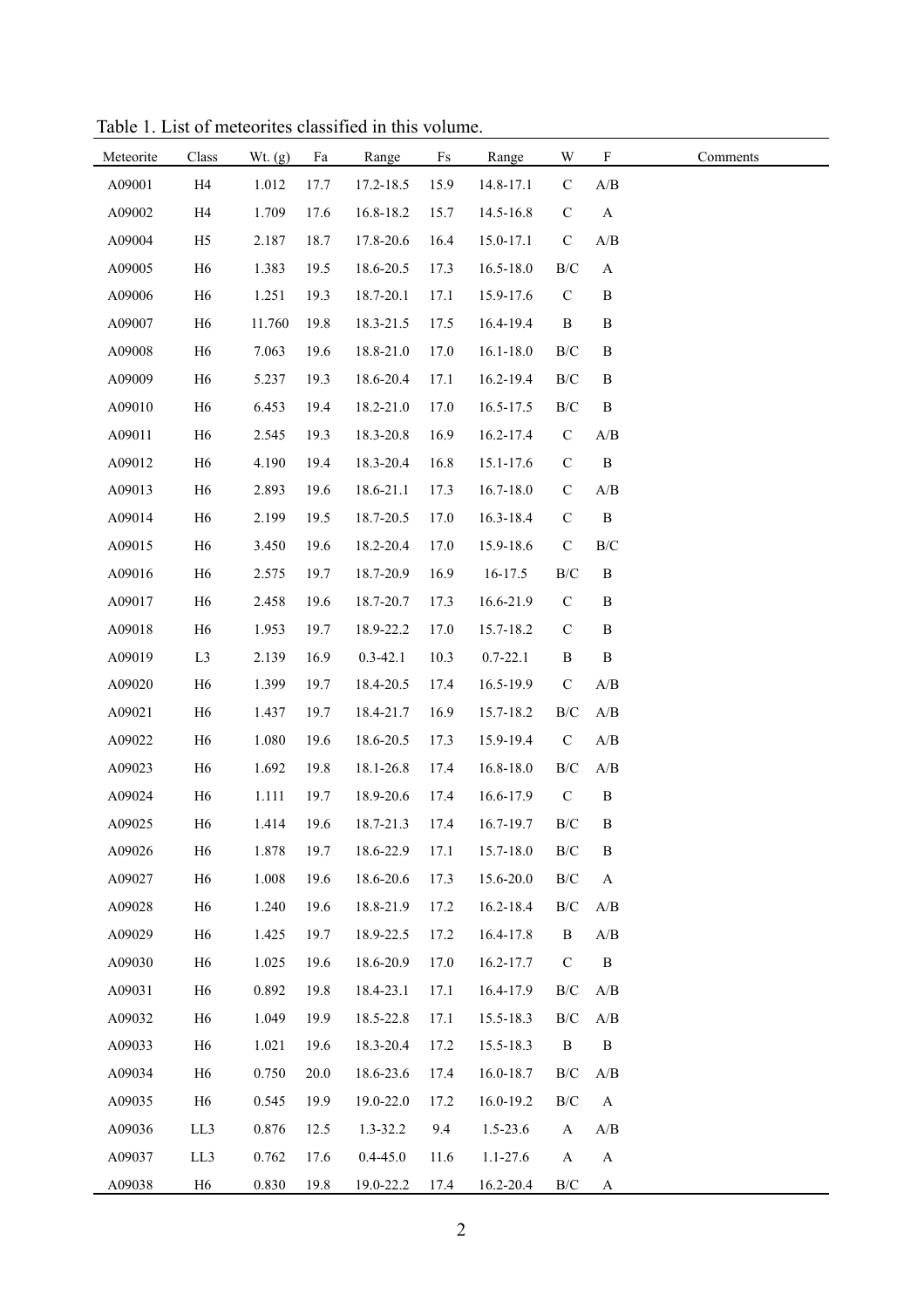Table 1. *Continued.*

| Meteorite | Class          | Wt. $(g)$ | Fa   | Range         | $\mathop{\text{Fs}}$ | Range        | W             | $\boldsymbol{\mathrm{F}}$ | Comments |
|-----------|----------------|-----------|------|---------------|----------------------|--------------|---------------|---------------------------|----------|
| A09039    | H <sub>6</sub> | 0.795     | 19.7 | 18.4-21.6     | 17.2                 | 16.7-17.7    | $\rm{B/C}$    | $\, {\bf B}$              |          |
| A09040    | H <sub>6</sub> | 0.723     | 19.9 | 19.3-23.2     | 17.1                 | 15.3-18.2    | $\mathbf C$   | $\mathbf{A}/\mathbf{B}$   |          |
| A09041    | H <sub>6</sub> | 0.640     | 19.5 | 18.6-21.4     | 17.1                 | 14.7-18.3    | B             | A/B                       |          |
| A09042    | H <sub>6</sub> | 0.628     | 19.7 | 18.4-22.6     | 17.0                 | 15.4-17.7    | $\rm{B/C}$    | $\, {\bf B}$              |          |
| A09043    | H <sub>6</sub> | 0.650     | 19.5 | 17.8-20.3     | 17.2                 | 16.0-17.9    | $\mathbf C$   | A/B                       |          |
| A09044    | LL3            | 0.543     | 13.0 | $0.4 - 35.4$  | 12.0                 | $2.0 - 31.5$ | B             | $\, {\bf B}$              |          |
| A09045    | L <sub>3</sub> | 0.579     | 13.1 | $0.5 - 34.4$  | 15.9                 | 1.8-34.5     | $\, {\bf B}$  | $\mathbf A$               |          |
| A09046    | H <sub>6</sub> | 0.445     | 19.5 | 18.4-21.1     | 17.2                 | 16.5-17.7    | $\mathbf C$   | $\mathbf{A}$              |          |
| A09047    | H <sub>6</sub> | 0.605     | 19.7 | 18.2-23.7     | 17.2                 | 16.0-19.2    | $\rm{B/C}$    | A/B                       |          |
| A09048    | H <sub>6</sub> | 0.570     | 19.6 | 18.3-21.2     | 17.0                 | 16.1-17.9    | $\mathbf C$   | $\mathbf{A}$              |          |
| A09049    | H <sub>6</sub> | 0.495     | 19.7 | 18.5-22.7     | 17.1                 | 15.1-19.7    | $\rm B/C$     | $\mathbf{A}$              |          |
| A09050    | H <sub>6</sub> | 0.762     | 17.0 | 15.8-19.4     | 14.8                 | 13.8-16.9    | $\mathbf C$   | $\, {\bf B}$              |          |
| A09051    | H <sub>6</sub> | 0.582     | 16.8 | 15.5-18.0     | 14.75                | 13.8-18.4    | $\mathbf C$   | A/B                       |          |
| A09052    | H <sub>6</sub> | 0.578     | 17.1 | 15.8-18.5     | 14.58                | 13.2-15.8    | $\rm{B/C}$    | A                         |          |
| A09053    | H <sub>6</sub> | 0.567     | 16.7 | 15.7-17.7     | 14.62                | 14.1-17.1    | B             | A/B                       |          |
| A09054    | LL3            | 0.382     | 17.5 | $7.5 - 32.7$  | 17.96                | $4.2 - 27.6$ | $\rm{B/C}$    | $\mathbf{A}$              |          |
| A09055    | H <sub>6</sub> | 0.453     | 16.8 | 15.6-18.7     | 14.55                | 13.6-15.2    | $\mathbf C$   | $\mathbf{A}$              |          |
| A09056    | H <sub>6</sub> | 0.322     | 17.3 | 15.8-20.8     | 14.48                | 13.8-15.8    | $\rm{B/C}$    | A/B                       |          |
| A09057    | H <sub>6</sub> | 0.648     | 17.0 | 15.7-19.9     | 14.5                 | 13.7-15.2    | $\, {\bf B}$  | $\, {\bf B}$              |          |
| A09058    | H <sub>6</sub> | 0.575     | 16.9 | 15.8-18.4     | 14.53                | 13.7-16      | $\rm B/C$     | $\mathbf{A}/\mathbf{B}$   |          |
| A09059    | H <sub>6</sub> | 0.417     | 17.3 | $16.1 - 23.0$ | 14.47                | 13.4-15.7    | $\rm{B/C}$    | A/B                       |          |
| A09062    | H <sub>6</sub> | 0.494     | 17.0 | 16.3-19.0     | 14.87                | 14.1-18.2    | $\mathbf C$   | A/B                       |          |
| A09067    | H <sub>6</sub> | 0.323     | 17.1 | 16.3-18.7     | 14.65                | 14-17.3      | $\, {\bf B}$  | A/B                       |          |
| A09132    | LL3            | 1.714     | 16.4 | 1.0-42.7      | 12.37                | $0.8 - 40.8$ | $\, {\bf B}$  | $\mathbf{A}/\mathbf{B}$   |          |
| A09133    | LL3            | 2.101     | 14.0 | 1.4-29.5      | 14.19                | $2.1 - 35.8$ | B             | A/B                       |          |
| A09134    | LL3            | 1.239     | 14.6 | 1.2-30.6      | 11.61                | 1.5-29.7     | B             | $\, {\bf B}$              |          |
| A09135    | LL3            | 146.05    | 13.3 | $0.7 - 27.8$  | 15.3                 | $0.9 - 35.2$ | B             | $\, {\bf B}$              |          |
| A09136    | H <sub>6</sub> | 15.784    | 19.7 | 18.5-20.8     | 17.34                | 16.5-18.8    | $\mathbf C$   | $\, {\bf B}$              |          |
| A09137    | LL3            | 4.588     | 17.4 | 1.6-39.3      | 11.3                 | $1.0 - 24.3$ | $\mathcal{C}$ | A/B                       |          |
| A09138    | LL3            | 3.973     | 15.1 | $0.8 - 26.2$  | 9.7                  | $1.5 - 24.1$ | B             | $\mathbf A$               |          |
| A09139    | LL3            | 3.296     | 12.9 | $0.7 - 21.8$  | 9.6                  | $1.0 - 31.2$ | B             | A/B                       |          |
| A09140    | LL3            | 2.995     | 17.8 | $0.7 - 32.0$  | 9.8                  | $0.9 - 32.8$ | B             | A/B                       |          |
| A09141    | LL3            | 2.595     | 16.8 | $0.8 - 35.8$  | 10.2                 | $1.5 - 21.1$ | B             | A/B                       |          |
| A09142    | LL3            | 2.734     | 15.6 | $0.4 - 30.8$  | 14.7                 | 1.4-34.0     | B             | A/B                       |          |
| A09143    | LL3            | 2.109     | 13.0 | $4.7 - 22.3$  | 15.1                 | $4.2 - 24.7$ | B             | $\mathbf{A}/\mathbf{B}$   |          |
| A09144    | LL3            | 1.707     | 14.8 | $1.6 - 34.1$  | 8.1                  | $2.1 - 19.6$ | $\rm B/C$     | $\mathbf A$               |          |
| A09145    | LL3            | 1.578     | 14.4 | $4.5 - 25.0$  | 11.4                 | $4.1 - 25.1$ | $\rm{B/C}$    | $\mathbf{A}$              |          |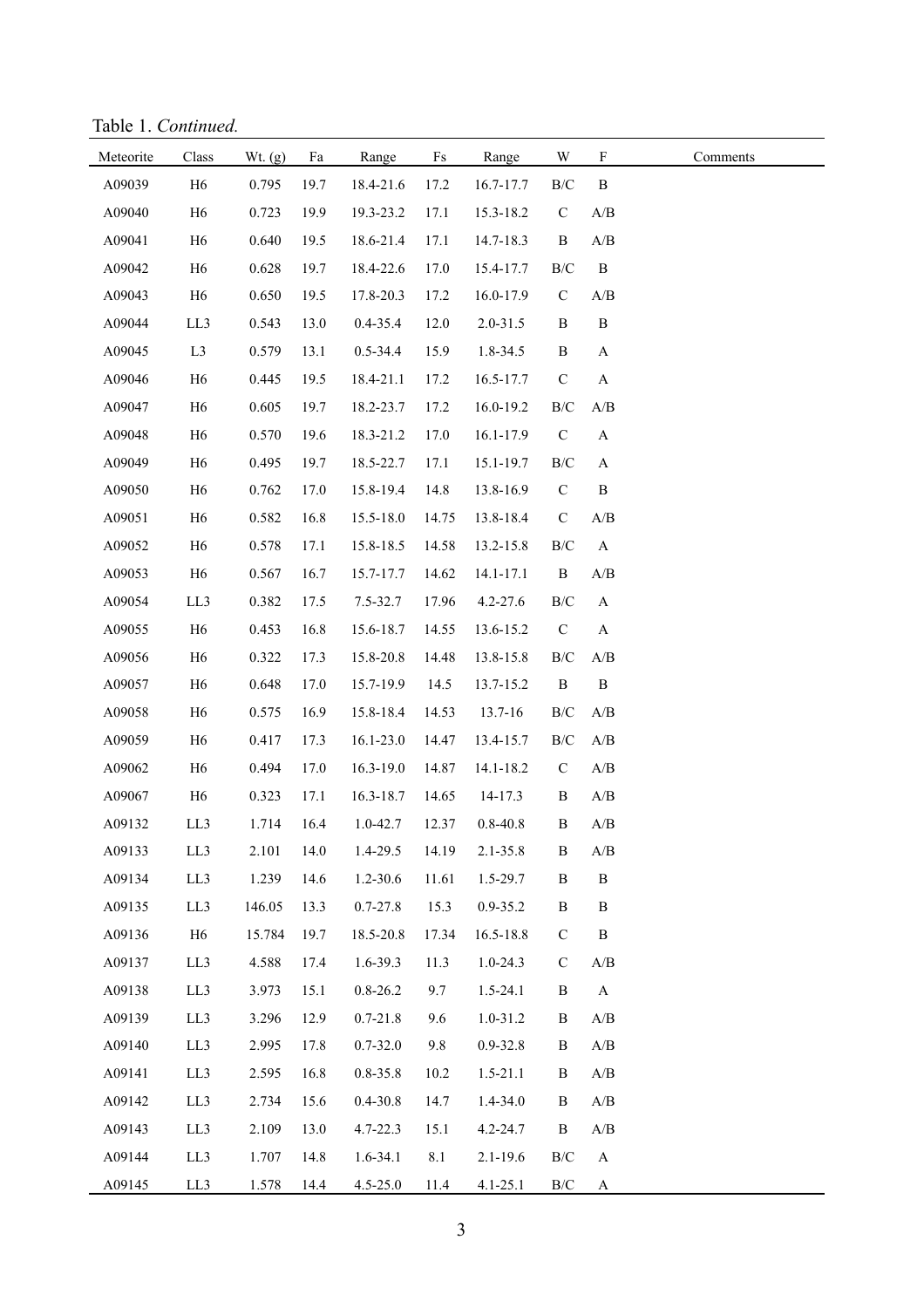Table 1. *Continued.*

| Meteorite | Class          | Wt. (g) | Fa   | Range        | $\mathop{\text{Fs}}$ | Range        | W            | $\boldsymbol{\mathrm{F}}$ | Comments |
|-----------|----------------|---------|------|--------------|----------------------|--------------|--------------|---------------------------|----------|
| A09146    | LL3            | 1.502   | 15.5 | 8.3-22.4     | 13.1                 | $2.0 - 21.2$ | $\, {\bf B}$ | A                         |          |
| A09147    | LL3            | 1.621   | 14.6 | $6.9 - 23.5$ | 13.2                 | $4.1 - 25.5$ | $\rm{B/C}$   | $\mathbf{A}$              |          |
| A09148    | LL3            | 1.068   | 15.9 | $0.7 - 28.2$ | 8.7                  | 2.0-30.8     | $\rm{B/C}$   | $\mathbf{A}/\mathbf{B}$   |          |
| A09150    | LL3            | 1.038   | 12.8 | $0.8 - 30.2$ | 9.6                  | $2.5 - 22.5$ | $\rm{B/C}$   | A/B                       |          |
| A09151    | LL3            | 1.164   | 13.7 | $6.3 - 24.3$ | 14.7                 | 3.8-30.2     | $\mathsf C$  | $\mathbf{A}/\mathbf{B}$   |          |
| A09152    | LL3            | 0.953   | 13.9 | 2.0-29.4     | 17.5                 | 12.3-25.7    | $\, {\bf B}$ | $\mathbf{A}$              |          |
| A09153    | LL3            | 0.873   | 15.5 | $0.8 - 30.5$ | $7.5$                | $0.6 - 23.7$ | $\, {\bf B}$ | $\mathbf A$               |          |
| A09154    | LL3            | 1.000   | 11.4 | $0.5 - 22.0$ | 11.2                 | $0.9 - 27.4$ | $\, {\bf B}$ | A/B                       |          |
| A09155    | LL3            | 0.698   | 13.8 | $0.3 - 22.5$ | 16.6                 | 2.6-41.7     | $\rm{B/C}$   | $\mathbf{A}$              |          |
| A09156    | H <sub>6</sub> | 0.752   | 17.1 | 15.9-19.4    | 15.0                 | 14.3-17.0    | $\mathbf C$  | $\mathbf{A}/\mathbf{B}$   |          |
| A09157    | LL3            | 0.703   | 11.3 | $0.9 - 33.0$ | 9.5                  | 1.4-30.9     | $\, {\bf B}$ | $\mathbf A$               |          |
| A09158    | LL3            | 0.531   | 16.1 | $0.8 - 39.1$ | 11.5                 | $2.3 - 31.7$ | B            | $\mathbf A$               |          |
| A09159    | LL3            | 0.976   | 16.1 | 8.5-32.2     | 12.2                 | 0.8-41.9     | $\, {\bf B}$ | $\mathbf A$               |          |
| A09160    | LL3            | 0.683   | 13.5 | 0.3-36.9     | 9.0                  | $0.8 - 23.1$ | $\rm{B/C}$   | $\mathbf A$               |          |
| A09161    | LL3            | 0.537   | 13.4 | $0.3 - 26.5$ | $7.0$                | $0.6 - 27.1$ | $\, {\bf B}$ | A                         |          |
| A09162    | LL3            | 0.564   | 17.6 | 3.9-37.6     | 10.1                 | $1.2 - 23.0$ | B            | $\mathbf A$               |          |
| A09163    | LL3            | 0.350   | 14.9 | 1.5-23.4     | 10.9                 | 3.0-29.2     | $\mathsf C$  | $\mathbf A$               |          |
| A09164    | LL3            | 0.698   | 17.2 | 3.4-30.3     | 14.6                 | 1.4-39.0     | $\, {\bf B}$ | A/B                       |          |
| A09165    | H <sub>6</sub> | 0.406   | 19.4 | 17.9-20.1    | 16.7                 | 15.1-18      | $\rm{B/C}$   | A                         |          |
| A09166    | LL3            | 0.423   | 20.9 | 5.3-34.8     | 8.3                  | $2.3 - 16.1$ | $\rm{B/C}$   | A/B                       |          |
| A09167    | LL3            | 0.413   | 18.4 | 6.7-32.3     | 10.0                 | $2.2 - 31.1$ | $\rm{B/C}$   | A/B                       |          |
| A09168    | LL3            | 0.538   | 16.5 | 6.9-24.2     | 13.5                 | 2.5-34.6     | $\rm{B/C}$   | $\mathbf{A}$              |          |
| A09169    | LL3            | 0.348   | 18.5 | $0.5 - 35.6$ | 8.7                  | $0.9 - 26.9$ | $\rm{B/C}$   | $\mathbf{A}/\mathbf{B}$   |          |
| A09170    | LL3            | 0.339   | 15.3 | $0.3 - 32.6$ | 10.2                 | $2.0 - 28.6$ | $\mathsf C$  | $\boldsymbol{\mathsf{A}}$ |          |
| A09175    | H <sub>6</sub> | 1.403   | 18.7 | 17.4-20.2    | 16.4                 | 14.8-17.6    | B            | A/B                       |          |
| A09177    | LL3            | 1.558   | 24.7 | 13.4-28.7    | 16.2                 | $8.1 - 26.2$ | $\rm{B/C}$   | $\mathbf{A}$              |          |
| A09178    | LL3            | 9.179   | 16.8 | $1.2 - 35.0$ | 11.6                 | 3.2-28.7     | $\rm{B/C}$   | A/B                       |          |
| A09180    | H <sub>6</sub> | 1.626   | 19.6 | 18.2-21.3    | 17.0                 | 16.4-17.9    | $\mathbf C$  | $\mathbf{A}$              |          |
| A09181    | H <sub>6</sub> | 1.187   | 19.5 | 17.8-21.9    | 17.0                 | 16.0-18.2    | $\mathbf C$  | A/B                       |          |
| A09182    | LL3            | 4.715   | 24.8 | 23.5-27.6    | 19.1                 | $6.0 - 28.6$ | B            | A/B                       |          |
| A09183    | H <sub>5</sub> | 17.558  | 18.8 | 17.7-19.6    | 16.5                 | 15.3-17.3    | $\mathsf{C}$ | A/B                       |          |
| A09188    | H <sub>6</sub> | 0.311   | 19.3 | 17.8-20.2    | 16.9                 | 15.3-17.6    | $\mathbf C$  | $\boldsymbol{\mathsf{A}}$ |          |
| A09189    | H <sub>6</sub> | 0.871   | 19.7 | 17.9-21.8    | 17.0                 | 16.5-18.6    | $\mathbf C$  | $\, {\bf B}$              |          |
| A09190    | LL3            | 1.465   | 24.3 | 18.3-25.8    | 16.3                 | 9.0-33.2     | $\, {\bf B}$ | $\boldsymbol{\rm{A}}$     |          |
| A09193    | H <sub>6</sub> | 4.198   | 19.7 | 18.3-20.7    | 17.2                 | 15.6-18.8    | $\rm{B/C}$   | A/B                       |          |
| A09195    | H <sub>5</sub> | 2.813   | 18.8 | 17.9-20.6    | 16.8                 | 15.7-18.3    | $\mathbf C$  | $\mathbf{A}/\mathbf{B}$   |          |
| A09196    | L6             | 2.757   | 25.2 | 23.6-26.5    | 22.6                 | 21.0-24.2    | A/B          | $\, {\bf B}$              |          |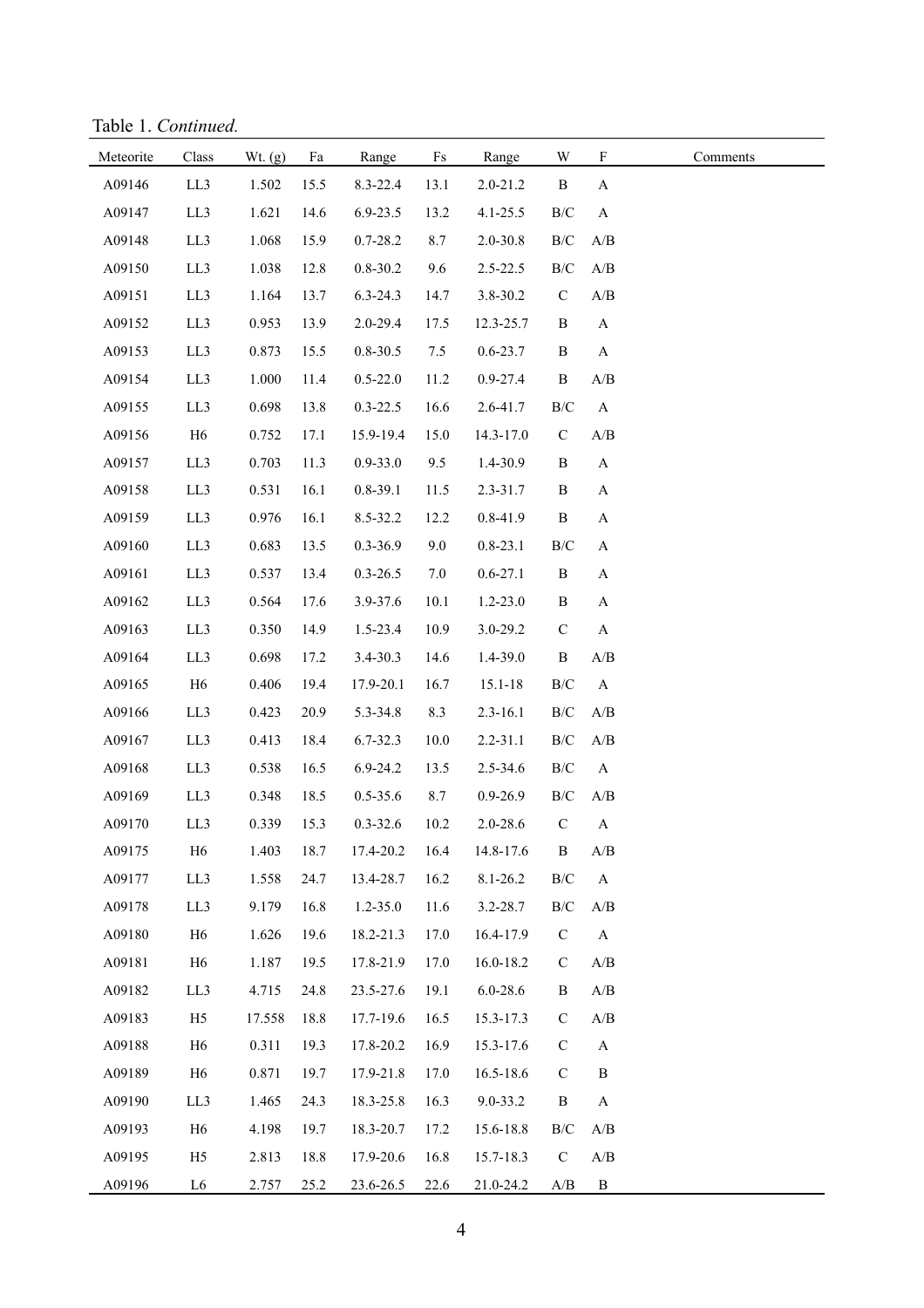Table 1. *Continued.*

| Meteorite | Class          | Wt. $(g)$ | Fa       | Range        | $\rm{Fs}$ | Range     | $\ensuremath{\text{W}}$  | $\mathbf F$               | Comments                |
|-----------|----------------|-----------|----------|--------------|-----------|-----------|--------------------------|---------------------------|-------------------------|
| A09197    | $LL3-6$        | 0.946     | 28.8     | 22.0-33.2    | 22.9      | 9.5-26.8  | A/B                      | A                         | Genomict breccia        |
| A09198    | H <sub>5</sub> | 2.468     | 19.0     | 17.5-20.9    | 16.6      | 15.6-17.5 | $\rm{B/C}$               | A                         |                         |
| A09199    | L <sub>6</sub> | 2.941     | 25.0     | 23.4-28.5    | 21.1      | 19.8-23.2 | $\rm B/C$                | $\, {\bf B}$              |                         |
| A09235    | H <sub>5</sub> | 5.740     | 18.7     | 18.1-19.6    | 16.7      | 15.5-18.4 | $\, {\bf B}$             | $\boldsymbol{\mathsf{A}}$ |                         |
| A09239    | L <sub>6</sub> | 5.640     | 25.5     | 19.7-28.6    | 20.8      | 19.5-21.9 | $\, {\bf B}$             | A                         | Maskelynite, shock vein |
| A09240    | H4             | 6.058     | 18.9     | 17.7-23.1    | 16.4      | 15.3-17.9 | $\, {\bf B}$             | $\, {\bf B}$              |                         |
| A09241    | H <sub>5</sub> | 5.858     | 18.7     | 17.9-20.1    | 16.8      | 14.8-21.6 | $\, {\bf B}$             | A/B                       |                         |
| A09244    | L <sub>6</sub> | 286.45    | 25.6     | 24.4-26.5    | 21.1      | 20.3-21.8 | $\, {\bf B}$             | A/B                       |                         |
| A09245    | H <sub>5</sub> | 10.230    | 19.2     | 18.1-20.6    | 16.7      | 15.9-17.2 | $\rm B/C$                | $\mathbf{A}$              |                         |
| A09249    | L <sub>6</sub> | 64.82     | 25.2     | 24.3-26.2    | 21.7      | 20.9-23.4 | $\, {\bf B}$             | $\mathbf{A}$              |                         |
| A09255    | H <sub>5</sub> | 15.471    | 18.6     | 17.4-19.9    | 16.4      | 15.3-18.7 | $\, {\bf B}$             | $\mathbf A$               |                         |
| A09268    | L <sub>6</sub> | 27.817    | 25.2     | 23.8-27.2    | 21.1      | 20.5-22.0 | $\rm B/C$                | $\mathbf A$               |                         |
| A09269    | L <sub>6</sub> | 7.037     | 25.0     | 23.2-26.3    | 21.3      | 20.3-24.0 | $\, {\bf B}$             | $\mathbf A$               |                         |
| A09272    | LL3            | 27.633    | 20.4     | 1.7-44.1     | 11.0      | 2.0-35.7  | $\rm B/C$                | $\mathbf A$               |                         |
| A09273    | H <sub>5</sub> | 7.813     | 17.5     | 16.3-19.1    | 16.1      | 15.0-19.2 | $\, {\bf B}$             | $\mathbf A$               | Shock vein              |
| A09274    | H <sub>5</sub> | 6.673     | 18.1     | 16.3-29.7    | 16.0      | 14.5-17.5 | $\, {\bf B}$             | $\boldsymbol{\rm{A}}$     |                         |
| A09317    | Ure            | 208.09    | 8.2      | 1.0-20.9     |           |           | $\overline{\phantom{0}}$ | $\mathbf{A}/\mathbf{B}$   |                         |
| A09318    | Ure            | 9.025     | 6.9      | $1.1 - 22.1$ |           |           | $\overline{\phantom{0}}$ | $\rm B/C$                 |                         |
| A09323    | H <sub>5</sub> | 53.396    | 17.8     | 16.5-19.8    | 16.0      | 15.1-17.2 | $\mathsf C$              | $\boldsymbol{\mathsf{A}}$ |                         |
| A09328    | L <sub>6</sub> | 52.274    | 25.3     | 23.7-27.6    | 21.9      | 20.8-24.2 | $\, {\bf B}$             | A                         | Maskelynite, shock vein |
| A09329    | H <sub>6</sub> | 45.763    | 19.7     | 17.8-21.9    | 17.5      | 15.8-20.3 | $\mathsf C$              | A                         | Shock vein              |
| A09343    | L <sub>6</sub> | 8.331     | 25.3     | 24.0-27.9    | 21.5      | 19.9-24.1 | $\mathbf{A}$             | A                         | Maskelynite             |
| A09349    | H <sub>5</sub> | 20.907    | 18.9     | 17.9-20.1    | 16.5      | 15.5-18.4 | $\rm{B/C}$               | $\, {\bf B}$              | Shock vein              |
| A09350    | H <sub>6</sub> | 15.852    | 19.0     | 17.9-21.1    | 17.1      | 15.7-21.4 | $\mathbf A$              | A/B                       |                         |
| A09351    | H <sub>6</sub> | 9.034     | 19.7     | 18.6-20.9    | 17.0      | 15.5-18.8 | $\, {\bf B}$             | A/B                       |                         |
| A09352    | H <sub>5</sub> | 10.811    | 19.2     | 17.8-22.2    | 17.0      | 14.5-19.3 | $\rm{B/C}$               | A/B                       |                         |
| A09368    | Ure            | 6.189     | 14.7     | $3.5 - 21.3$ | 15.8      | 15.4-16.2 | -                        | $\mathbf A$               |                         |
| A09370    | H <sub>6</sub> | 11.423    | 20.5     | 18.1-24.4    | 18.3      | 16.8-21.9 | $\, {\bf B}$             | $\mathbf A$               | Monomict breccia        |
| A09371    | L <sub>6</sub> | 10.814    | 25.3     | 22.8-28.0    | 21.5      | 20.1-23.9 | $\mathbf C$              | A/B                       | Maskelynite, shock vein |
| A09373    | H <sub>5</sub> | 18.282    | 19.1     | 17.8-20.6    | 17.3      | 15.8-22.0 | $\, {\bf B}$             | $\boldsymbol{\mathsf{A}}$ |                         |
| A09374    | H <sub>6</sub> | 18.182    | $20.0\,$ | 19.1-20.8    | 17.2      | 14.9-18.6 | $\mathbf C$              | $\mathbf{A}$              |                         |
| A09375    | L <sub>6</sub> | 8.034     | 24.9     | 16.2-26.9    | 21.6      | 20.5-23.1 | A/B                      | B                         | Maskelynite, shock vein |
| A09379    | L <sub>6</sub> | 6.262     | 24.6     | 23.2-25.5    | 21.9      | 20.3-24.8 | $\mathbf{A}$             | A                         | Maskelynite             |
| A09380    | L <sub>6</sub> | 42.517    | 25.2     | 23.4-27.8    | 21.1      | 20.0-21.9 | $\, {\bf B}$             | A/B                       | Maskelynite, shock vein |
| A09382    | H <sub>5</sub> | 6.840     | 19.0     | 18.3-20.5    | 16.7      | 15.2-20.3 | $\mathbf C$              | A/B                       |                         |
| A09387    | H4             | 170.58    | 18.9     | 17.2-22.0    | 16.4      | 15.6-17.7 | $\rm{B/C}$               | $\boldsymbol{B}$          |                         |
| A09388    | H <sub>5</sub> | 12.989    | 19.3     | $3.7 - 21.4$ | 16.8      | 15.8-17.7 | $\, {\bf B}$             | A/B                       |                         |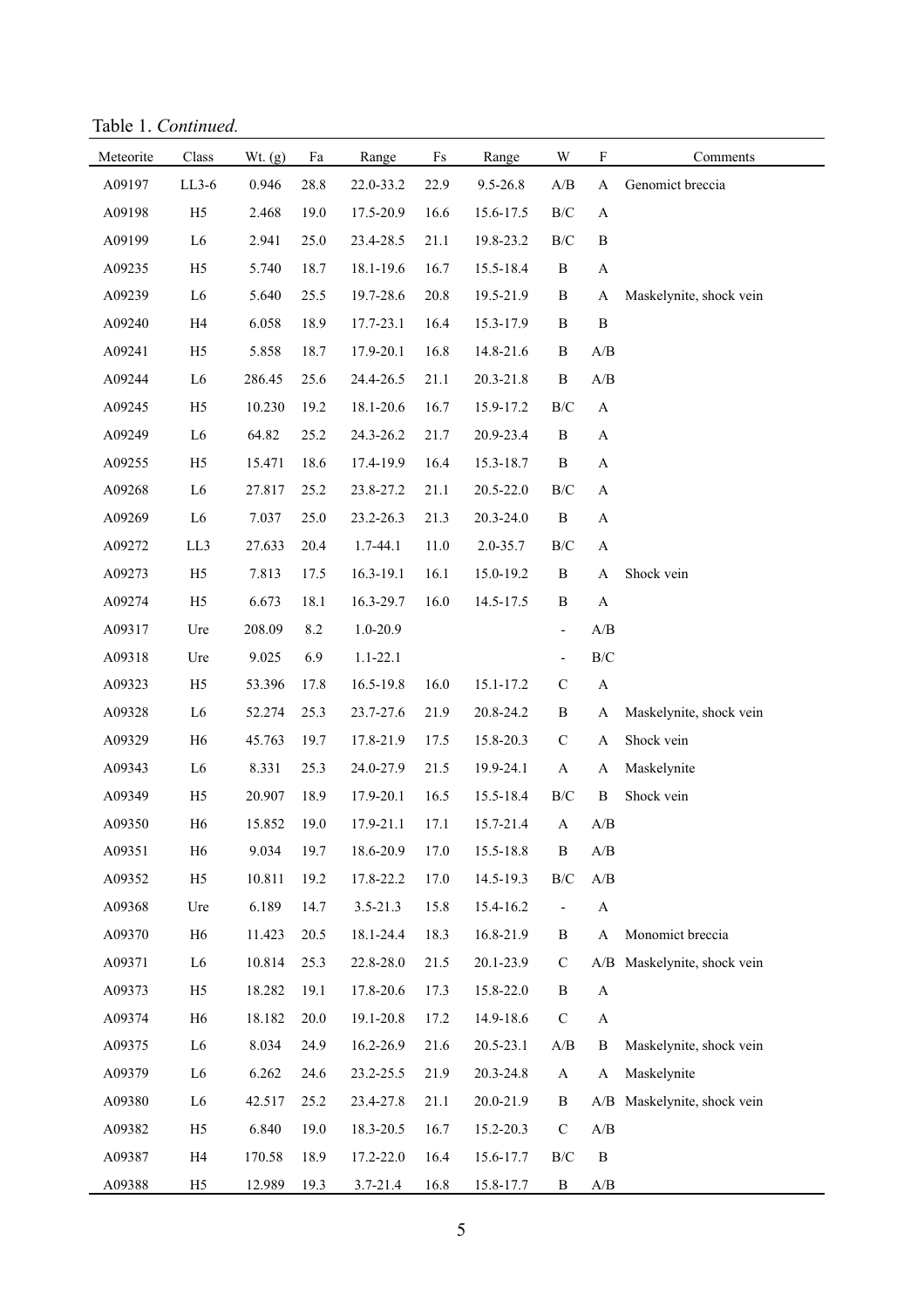Table 1. *Continued.*

| Meteorite | Class          | Wt. $(g)$ | Fa   | Range        | $\rm{Fs}$ | Range        | W                        | $\mathbf F$                                       | Comments                |
|-----------|----------------|-----------|------|--------------|-----------|--------------|--------------------------|---------------------------------------------------|-------------------------|
| A09389    | H <sub>5</sub> | 9.027     | 19.7 | 16.7-22.4    | 17.1      | 13.4-20.3    | $\, {\bf B}$             | A/B                                               |                         |
| A09408    | H <sub>5</sub> | 22.765    | 18.4 | 17.2-19.4    | 16.4      | 14.5-18.9    | $\rm{B/C}$               | $\, {\bf B}$                                      |                         |
| A09409    | ${\rm L6}$     | 211.34    | 24.9 | 23.1-26.8    | 21.2      | 20.5-24.6    | $\mathbf A$              | A/B                                               | Maskelynite             |
| A09412    | H <sub>6</sub> | 7.084     | 18.3 | 16.7-19.3    | 16.3      | 15.0-19.1    | $\mathbf C$              | $\boldsymbol{\rm{A}}$                             |                         |
| A09413    | L <sub>5</sub> | 46.458    | 25.3 | 23.6-26.1    | 21.2      | 20.3-22.5    | $\mathbf C$              | A/B                                               |                         |
| A09414    | L <sub>3</sub> | 53.761    | 25.8 | 11.9-28.1    | 19.2      | 12.5-25.0    | $\, {\bf B}$             | $\boldsymbol{\rm{A}}$                             |                         |
| A09426    | LL3            | 6.560     | 14.8 | $1.5 - 27.1$ | 10.5      | $0.8 - 24.6$ | $\mathbf C$              | $\boldsymbol{\rm{A}}$                             |                         |
| A09427    | H4             | 31.524    | 17.9 | 16.4-20.6    | 15.6      | 14.7-16.5    | $\, {\bf B}$             | $\boldsymbol{\rm{A}}$                             |                         |
| A09428    | H <sub>5</sub> | 13.540    | 19.2 | 17.8-20.9    | 17.2      | 15.3-20.7    | $\, {\bf B}$             | A/B                                               |                         |
| A09431    | L <sub>6</sub> | 201.98    | 25.2 | 23.8-28.7    | 21.5      | 19.4-24.6    | $\, {\bf B}$             | $\, {\bf B}$                                      | Maskelynite             |
| A09432    | L <sub>6</sub> | 11.960    | 25.3 | 20.7-28.3    | 21.4      | 19.3-23.1    | $\rm{B/C}$               | A                                                 | Maskelynite, shock vein |
| A09433    | L6             | 7.878     | 25.1 | 21.2-26.9    | 21.7      | 20.3-25.8    | $\, {\bf B}$             | A/B                                               | Shock vein              |
| A09436    | H <sub>3</sub> | 289.13    | 17.7 | 16.3-19.4    | 15.8      | 10.4-18.4    | $\mathbf C$              | A/B                                               |                         |
| A09439    | H <sub>6</sub> | 8.550     | 20.4 | 19.6-22.1    | 17.8      | 16.4-20.3    | $\rm{B/C}$               | $\boldsymbol{\rm{A}}$                             |                         |
| A09441    | L <sub>6</sub> | 7.727     | 25.3 | 24.1-27.0    | 21.7      | 19.7-24.2    | $\, {\bf B}$             | A                                                 | Maskelynite, shock vein |
| A09442    | L6             | 130.95    | 25.4 | 23.9-26.8    | 21.4      | 19.1-23.3    | $\, {\bf B}$             | A/B                                               | Maskelynite             |
| A09443    | L <sub>6</sub> | 34.261    | 25.4 | 23.2-27.0    | 22.0      | 19.8-24.8    | $\, {\bf B}$             | A/B                                               | Maskelynite             |
| A09445    | L6             | 37.759    | 24.7 | 21.4-25.9    | 20.7      | 19.6-21.3    | $\, {\bf B}$             | $\boldsymbol{\rm{A}}$                             | Maskelynite, shock vein |
| A09446    | L <sub>6</sub> | 13.790    | 25.3 | 24.3-26.8    | 21.9      | 20.3-24.4    | B                        | $\mathbf A$                                       | Shock vein              |
| A09447    | H4             | 7.471     | 17.7 | 15.7-19.7    | 16.4      | 14.6-22.7    | $\, {\bf B}$             | $\boldsymbol{\rm{A}}$                             |                         |
| A09448    | H <sub>5</sub> | 12.242    | 18.0 | 16.2-20.4    | 16.2      | 13.7-19.0    | $\, {\bf B}$             | $\boldsymbol{\rm{A}}$                             |                         |
| A09453    | L <sub>6</sub> | 49.120    | 24.8 | 22.2-27.1    | 21.5      | 19.7-23.5    | $\rm{B/C}$               | A/B                                               | Maskelynite, shock vein |
| A09455    | L <sub>6</sub> | 4953.00   | 25.3 | 23.6-26.9    | 21.2      | 20.1-23.4    | $\rm{B/C}$               | $\, {\bf B}$                                      | Maskelynite             |
| A09456    | L6             | 57.129    | 25.7 | 24.2-28.2    | 22.1      | 20.9-25.5    | $\mathbf C$              | $\, {\bf B}$                                      | Maskelynite             |
| A09457    | L <sub>6</sub> | 14.389    | 25.9 | 24.6-27.9    | 22.4      | 19.9-25.8    | $\mathcal{C}$            | $\boldsymbol{B}$                                  | Maskelynite             |
| A09468    | L6             | 176.28    | 25.5 | 23.8-29.4    | 21.6      | 20.4-24.2    | $\mathbf C$              | A/B                                               | Maskelynite             |
| A09469    | L6             | 11.831    | 25.3 | 24.3-26.8    | 21.3      | 20.7-22.8    | $\mathbf C$              | $\mathbf A$                                       | Maskelynite             |
| A09473    | H3             | 6.770     | 16.7 | 16.1-17.9    | 16.3      | 13.2-21.2    | $\rm{B/C}$               | $\mathbf A$                                       |                         |
| A09474    | ${\rm CM}$     | 119.18    | 23.3 | 8.1-37.3     | 21.0      | 17.4-22.9    | $\overline{\phantom{a}}$ |                                                   | A/B Highly altered      |
| A09481    | H <sub>6</sub> | 9.483     | 20.1 | 18.6-22.6    | 17.9      | 16.2-22.4    | $\mathbf C$              | $\boldsymbol{\rm{A}}$                             |                         |
| A09482    | H <sub>5</sub> | 8.275     | 19.9 | 17.7-20.8    | 17.3      | 15.9-18.3    | $\rm{B/C}$               | A/B                                               |                         |
| A09488    | L <sub>6</sub> | 170.46    | 25.2 | 23.7-29.5    | 22.0      | 20.8-25.5    | $\rm{B/C}$               | $\mathbf{A}/\mathbf{B}$                           |                         |
| A09502    | H <sub>5</sub> | 6.235     | 18.9 | 17.9-20.8    | 16.6      | 15.2-20.5    | $\, {\bf B}$             | $\, {\bf B}$                                      |                         |
| A09507    | H <sub>6</sub> | 13.762    | 20.2 | 19.2-22.7    | 17.7      | 16.5-19.6    | $\mathbf C$              | $\ensuremath{\mathrm{A}}/\ensuremath{\mathrm{B}}$ |                         |
| A09508    | L <sub>6</sub> | 31.301    | 25.0 | 23.5-27.8    | 20.7      | 20.0-21.4    | $\mathcal{C}$            | $\, {\bf B}$                                      |                         |
| A09515    | L <sub>6</sub> | 738.00    | 25.3 | 24.1-26.9    | 20.9      | 19.8-21.9    | A/B                      | A/B                                               |                         |
| A09516    | H <sub>6</sub> | 166.20    | 19.0 | 18.5-19.7    | 16.5      | 15.3-17.4    | ${\bf C}$                | $\, {\bf B}$                                      |                         |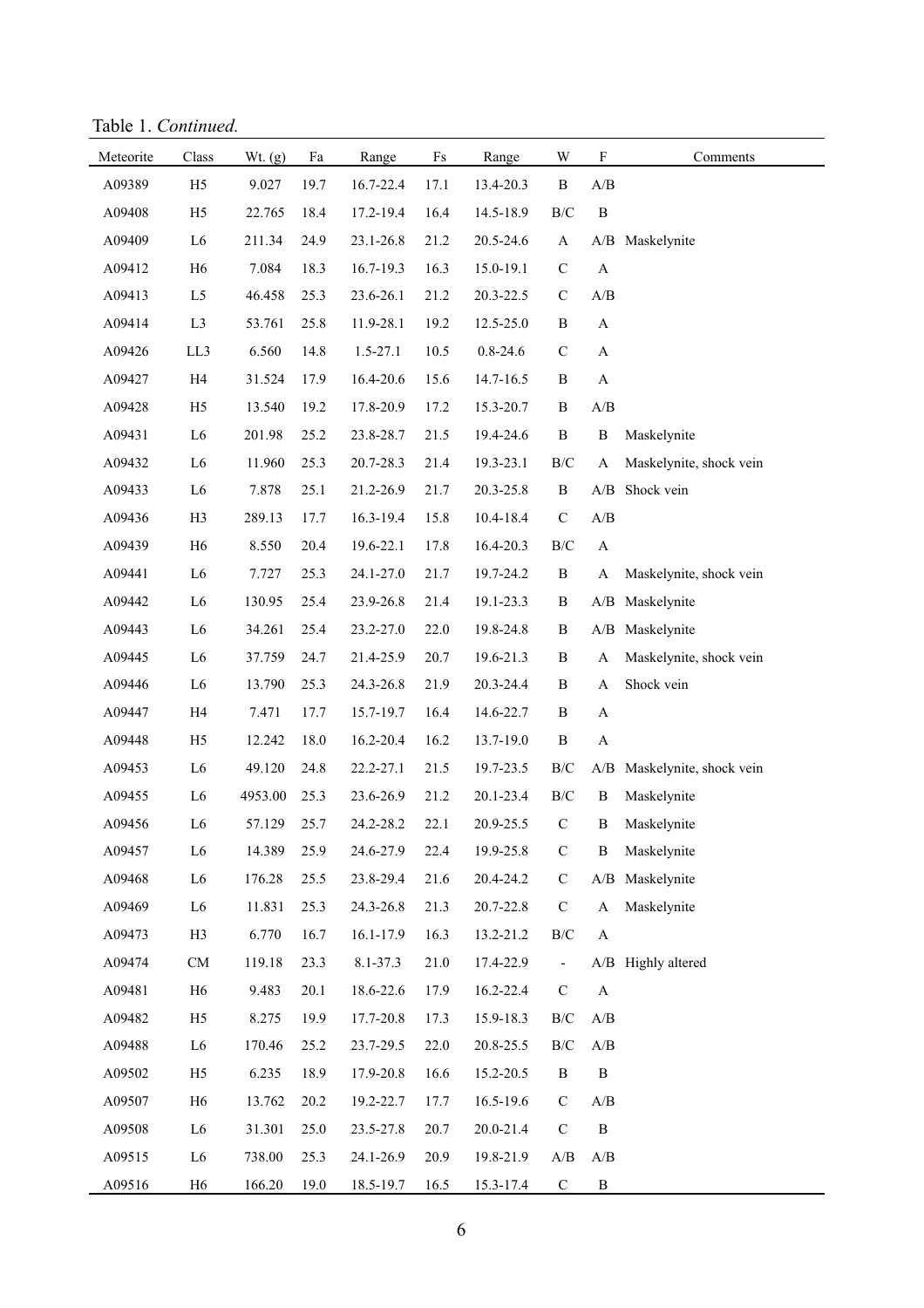Table 1. *Continued.*

| Meteorite | Class          | Wt. (g) | Fa   | Range         | Fs   | Range     | W            | $\boldsymbol{\mathrm{F}}$ | Comments                              |
|-----------|----------------|---------|------|---------------|------|-----------|--------------|---------------------------|---------------------------------------|
| A09523    | H <sub>5</sub> | 67.95   | 19.6 | 18.5-23.6     | 16.8 | 15.5-19.9 | $\mathsf C$  | $\bf{B}$                  |                                       |
| A09524    | H <sub>5</sub> | 33.744  | 18.8 | 17.2-22.7     | 16.0 | 15.0-16.5 | $\rm{B/C}$   | $\bf{B}$                  |                                       |
| A09528    | H <sub>3</sub> | 33.511  | 13.2 | $0.3 - 28.1$  | 8.6  | 1.7-21.4  | $\, {\bf B}$ | $\rm{B/C}$                |                                       |
| A09530    | H <sub>4</sub> | 20.859  | 19.0 | $17.1 - 20.3$ | 17.5 | 15.6-25.1 | $\mathbf C$  | A                         |                                       |
| A09531    | H <sub>5</sub> | 6.376   | 19.1 | 17.7-20.6     | 16.8 | 15.7-19.4 | $\mathbf A$  | A                         |                                       |
| A09532    | L <sub>3</sub> | 37.325  | 25.7 | 22.0-27.5     | 18.3 | 11.6-26.9 | $\mathbf C$  | A                         |                                       |
| A09533    | L <sub>3</sub> | 55.419  | 26.2 | 23.4-28.9     | 17.7 | 12.1-23.6 | $\, {\bf B}$ | $\boldsymbol{\rm{A}}$     |                                       |
| A09534    | L <sub>3</sub> | 23.059  | 25.9 | 12.1-28.4     | 20.0 | 9.9-24.4  | A/B          | A/B                       |                                       |
| A09537    | H <sub>6</sub> | 104.42  | 18.5 | $17.1 - 21.6$ | 16.4 | 15.2-17.5 | $\mathbf C$  | $\, {\bf B}$              |                                       |
| A09540    | H <sub>5</sub> | 88.12   | 18.4 | 17.3-19.4     | 16.4 | 14.0-17.4 | $\mathbf C$  | A/B                       |                                       |
| A09542    | H <sub>6</sub> | 8.787   | 19.5 | 18.5-20.9     | 17.3 | 16.6-19.8 | $\rm{B/C}$   | A/B                       |                                       |
| A09545    | Mes            | 14.563  |      |               | 37.3 | 35.1-39.3 | $\mathbf A$  | $\, {\bf B}$              |                                       |
| A09546    | L <sub>6</sub> | 495.20  | 24.7 | 23.4-27.3     | 20.9 | 20.3-22.3 | $\mathbf C$  | B/C                       | Maskelynite, shock vein               |
| A09547    | L <sub>6</sub> | 47.413  | 25.0 | 22.5-27.0     | 21.0 | 19.4-24.5 | $\, {\bf B}$ | A                         | Maskelynite, shock vein               |
| A09549    | H <sub>5</sub> | 8.828   | 18.1 | 16.4-20.7     | 15.9 | 14.6-18.2 | $\, {\bf B}$ | $\, {\bf B}$              |                                       |
| A09550    | L <sub>6</sub> | 10.422  | 25.3 | 21.3-27.3     | 21.6 | 18.8-24.5 | A/B          | A                         | Maskelynite                           |
| A09552    | H <sub>5</sub> | 174.09  | 18.4 | 17.2-19.4     | 15.7 | 14.5-16.5 | $\mathbf C$  | $\, {\bf B}$              |                                       |
| A09565    | H <sub>5</sub> | 6.175   | 18.0 | 16.8-19.4     | 16.3 | 13.9-19.6 | A/B          | A                         |                                       |
| A09576    | H <sub>5</sub> | 37.574  | 19.1 | 17.9-21.2     | 17.1 | 15.7-20.9 | $\rm{B/C}$   | $\, {\bf B}$              |                                       |
| A09578    | L <sub>6</sub> | 60.50   | 25.1 | 24.1-26.8     | 21.7 | 20.4-24.5 | $\, {\bf B}$ | A                         | Maskelynite                           |
| A09579    | L <sub>6</sub> | 79.71   | 25.0 | 23.9-27.1     | 21.4 | 20.4-22.9 | $\mathbf C$  |                           | A/B Maskelynite, shock vein           |
| A09580    | L <sub>6</sub> | 50.691  | 25.4 | 23.9-27.0     | 21.4 | 18.6-23.3 | $\rm{B/C}$   |                           | A/B Maskelynite                       |
| A09581    | L <sub>6</sub> | 32.203  | 25.1 | 24.1-27.3     | 21.5 | 20.7-23.3 | $\rm{B/C}$   |                           | A/B Maskelynite                       |
| A09582    | L <sub>6</sub> | 11.581  | 25.4 | 24.1-28.2     | 22.0 | 19.9-25.5 | $\mathbf{A}$ | A                         | Maskelynite, shock vein               |
| A09583    | L <sub>6</sub> | 12.042  | 25.4 | 23.6-26.4     | 21.9 | 20.8-22.8 | B            | A                         | Maskelynite, shock vein, ringwood     |
| A09584    | L6             | 12.795  | 25.2 | 23.7-27.6     | 21.7 | 20.8-24.4 | A/B          |                           | A/B Maskelynite, shock vein, ringwood |
| A09585    | L <sub>6</sub> | 13.298  | 25.3 | 24.3-27.1     | 22.3 | 20.4-26.6 | B            | A                         | Maskelynite, shock vein               |
| A09586    | L <sub>6</sub> | 11.443  | 25.1 | 21.8-27.2     | 22.2 | 20.2-25.2 | $\, {\bf B}$ | A/B                       | Maskelynite, shock vein               |
| A09587    | L <sub>6</sub> | 11.242  | 25.8 | 24.2-29.4     | 21.4 | 19.0-23.8 | A/B          | A                         | Maskelynite, shock vein               |
| A09588    | L <sub>6</sub> | 7.243   | 25.1 | 20.8-27.5     | 21.5 | 20.5-22.7 | $\, {\bf B}$ | B/C                       | Maskelynite, shock vein               |
| A09589    | L <sub>6</sub> | 11.800  | 25.2 | 22.8-29.9     | 21.6 | 20.3-22.8 | A            | A/B                       | Maskelynite, shock vein               |
| A09590    | L <sub>6</sub> | 7.882   | 25.3 | 24.1-28.6     | 21.5 | 20.9-22.7 | A            | A                         | Maskelynite, shock vein               |
| A09591    | L <sub>6</sub> | 6.683   | 25.1 | 24.1-26.4     | 21.3 | 19.7-24.2 | A/B          | A                         | Maskelynite, shock vein, ringwood     |
| A09592    | L <sub>6</sub> | 7.223   | 25.1 | 23.4-28.5     | 21.5 | 20.3-22.7 | $\mathbf A$  | A                         | Maskelynite                           |
| A09593    | L <sub>6</sub> | 6.385   | 25.0 | 22.9-26.6     | 21.1 | 20.0-22.2 | $\mathbf{A}$ | A                         | Shock vein                            |
| A09594    | L <sub>6</sub> | 7.412   | 25.0 | 23.8-28.3     | 21.1 | 20.5-22.7 | A/B          | A                         | Shock vein                            |
| A09595    | L <sub>6</sub> | 6.588   | 24.8 | 23.3-26.2     | 21.1 | 19.7-23.0 | $\mathbf{A}$ | A                         | Maskelynite, shock vein               |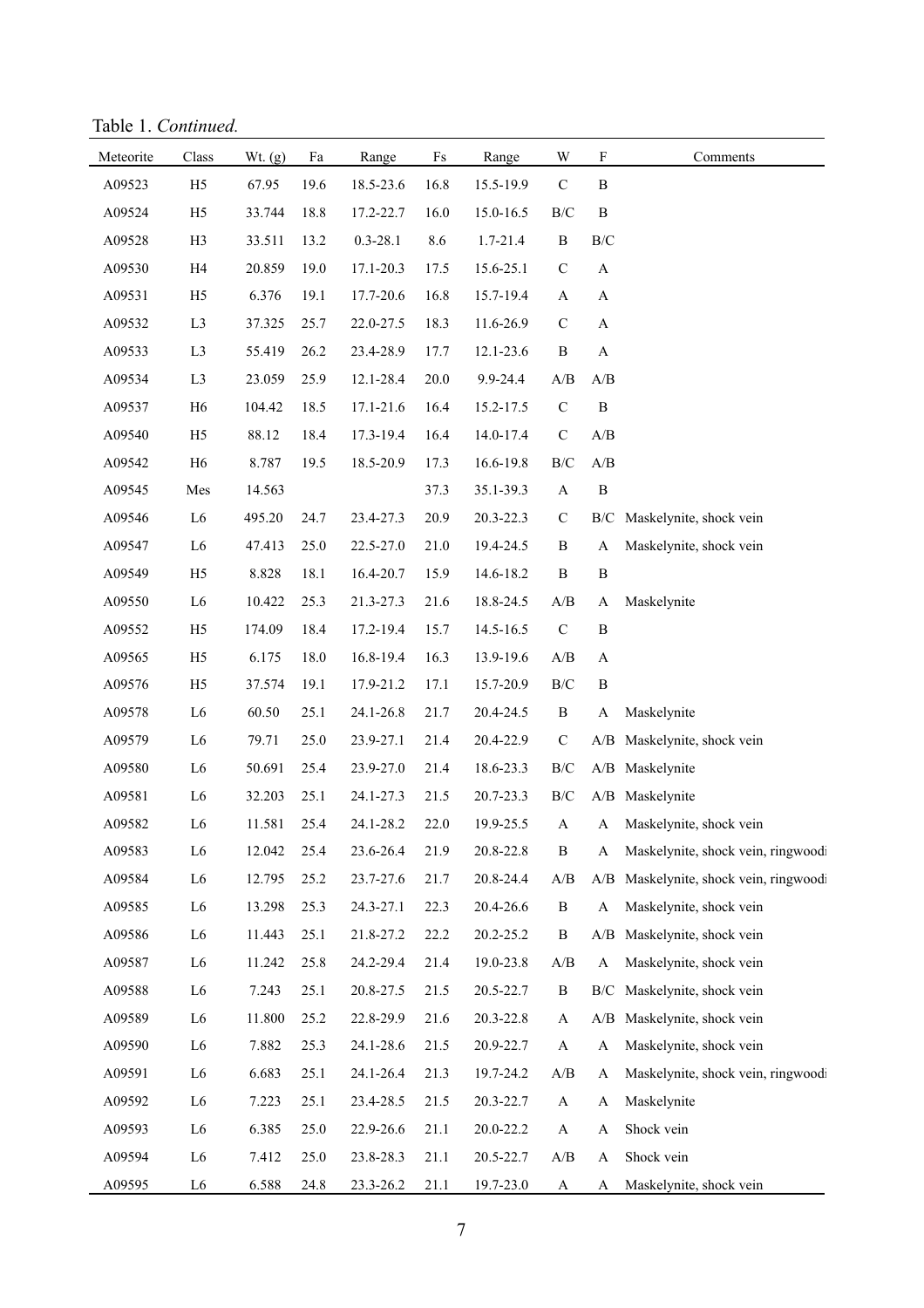Table 1. *Continued.*

| Meteorite | Class          | Wt. $(g)$ | Fa   | Range        | $\rm{Fs}$ | Range        | $\ensuremath{\text{W}}$  | $\mathbf F$                                       | Comments                   |
|-----------|----------------|-----------|------|--------------|-----------|--------------|--------------------------|---------------------------------------------------|----------------------------|
| A09608    | H <sub>5</sub> | 83.05     | 19.0 | 18.1-22.9    | 16.7      | 15.5-20.0    | ${\bf C}$                | A                                                 |                            |
| A09609    | H <sub>5</sub> | 13.129    | 19.7 | 18.7-22.4    | 17.3      | 14.9-20.0    | $\, {\bf B}$             | A/B                                               |                            |
| A09610    | H <sub>5</sub> | 6.196     | 18.5 | 17.3-20.0    | 16.3      | 15.5-18.1    | $\mathbf{A}$             | $\mathbf{A}/\mathbf{B}$                           |                            |
| A09618    | H <sub>5</sub> | 661.00    | 19.0 | 18.1-20.3    | 16.9      | 15.6-19.6    | $\mathbf C$              | $\boldsymbol{\mathsf{A}}$                         |                            |
| A09619    | H <sub>6</sub> | 8.015     | 19.3 | 17.7-21.5    | 16.9      | 15.8-18.2    | $\mathbf C$              | $\ensuremath{\mathrm{A}}/\ensuremath{\mathrm{B}}$ |                            |
| A09624    | H4             | 9.736     | 18.8 | $6.1 - 23.7$ | 17.3      | $9.1 - 21.1$ | $\mathbf{A}$             | $\mathbf A$                                       | Breccia?                   |
| A09627    | L <sub>6</sub> | 40.293    | 25.6 | 24.0-27.3    | 21.0      | 20.6-21.5    | ${\bf C}$                | $\ensuremath{\mathrm{A}}/\ensuremath{\mathrm{B}}$ |                            |
| A09638    | H <sub>5</sub> | 16.306    | 19.9 | 18.3-22.3    | 17.4      | 16.0-20.5    | A/B                      | $\boldsymbol{\mathsf{A}}$                         |                            |
| A09639    | H <sub>5</sub> | 7.323     | 18.6 | 17.9-19.5    | 16.2      | 14.8-18.7    | $\, {\bf B}$             | $\mathbf{A}/\mathbf{B}$                           |                            |
| A09647    | H <sub>6</sub> | 7.479     | 20.8 | 19.6-23.5    | 17.6      | 17.1-18.1    | $\mathbf C$              | $\mathbf{A}/\mathbf{B}$                           |                            |
| A09648    | H <sub>5</sub> | 17.001    | 18.3 | 17.0-21.5    | 16.8      | 15.3-19.9    | $\, {\bf B}$             | $\mathbf{A}/\mathbf{B}$                           |                            |
| A09649    | H <sub>5</sub> | 15.520    | 18.1 | 16.8-20.2    | 16.8      | 14.8-19.0    | $\mathbf{A}/\mathbf{B}$  | $\mathbf{A}$                                      |                            |
| A09650    | H <sub>5</sub> | 10.917    | 17.9 | 17.2-19.6    | 16.2      | 14.4-18.2    | A/B                      | $\mathbf A$                                       |                            |
| A09651    | H <sub>5</sub> | 10.416    | 18.4 | 16.9-20.9    | 16.7      | 15.6-20.0    | A/B                      | $\mathbf A$                                       | Breccia                    |
| A09652    | H <sub>5</sub> | 6.158     | 17.6 | 16.6-19.6    | 16.5      | 15.0-19.1    | $\mathbf{A}/\mathbf{B}$  | $\mathbf{A}$                                      |                            |
| A10001    | H <sub>5</sub> | 23.448    | 19.2 | 17.7-21.9    | 16.8      | 15.2-19.4    | $\mathbf{A}/\mathbf{B}$  | $\mathbf{A}$                                      |                            |
| A10002    | L4             | 1.784     | 24.5 | 22.9-26.7    | 20.4      | 18.9-22.4    | A/B                      | $\, {\bf B}$                                      |                            |
| A10003    | H <sub>6</sub> | 4.021     | 18.8 | 16.9-19.9    | 16.7      | 15.4-18.8    | $\mathbf{A}/\mathbf{B}$  | A                                                 |                            |
| A10004    | LL6            | 120.82    | 28.6 | 27.6-30.5    | 23.8      | 22.8-26.4    | $\mathbf{A}$             | $\mathbf{A}/\mathbf{B}$                           |                            |
| A10006    | H <sub>5</sub> | 2.470     | 18.2 | 17.3-20.9    | 16.9      | 15.5-19.8    | A/B                      | A                                                 |                            |
| A10007    | H <sub>6</sub> | 15.153    | 18.5 | 17.6-19.3    | 16.1      | 15.1-17.2    | $\mathbf C$              | $\, {\bf B}$                                      |                            |
| A10008    | L <sub>6</sub> | 15.384    | 24.9 | 23.9-26.0    | 21.1      | 20.1-22.8    | AB                       | A                                                 | Maskelynite                |
| A10009    | Ure            | 24.904    | 21.8 | 19.9-23.3    |           |              | $\overline{\phantom{a}}$ | $\mathbf{A}/\mathbf{B}$                           |                            |
| A10010    | H <sub>5</sub> | 11.488    | 19.0 | 17.7-22.3    | 17.3      | 14.9-21.5    | $\, {\bf B}$             | $\mathbf{A}$                                      |                            |
| A10013    | L <sub>6</sub> | 9.624     | 25.3 | 24.1-26.6    | 21.3      | 19.9-21.9    | $\rm{B/C}$               | A/B                                               |                            |
| A10014    | ${\rm CM}$     | 41.626    | 6.7  | $0.2 - 28.6$ | 4.2       | $2.0 - 6.4$  | $\overline{\phantom{0}}$ | $\mathbf{A}$                                      |                            |
| A10017    | LL4            | 13.880    | 27.1 | 25.4-28.0    | 22.5      | 20.9-23.8    | B                        | A/B                                               |                            |
| A10019    | $H3-5$         | 4.142     | 19.5 | 18.6-20.3    | 17.4      | 16.4-19.2    | $\, {\bf B}$             | $\boldsymbol{\rm{A}}$                             | Genomict breccia           |
| A10020    | H <sub>6</sub> | 1.655     | 19.3 | 18.5-20.4    | 16.8      | 15.3-17.7    | B                        | A/B                                               |                            |
| A10021    | H <sub>3</sub> | 9.382     | 18.3 | 7.3-31.4     | 14.7      | 3.1-40.9     | $\, {\bf B}$             | $\, {\bf B}$                                      |                            |
| A10022    | L <sub>6</sub> | 2.518     | 24.9 | 23.9-25.8    | 21.1      | 20.2-23.0    | $\mathbf{A}/\mathbf{B}$  | A                                                 | Maskelynite                |
| A10023    | LL5            | 3.531     | 28.9 | 27.7-31.1    | 23.4      | 22.4-24.1    | $\mathbf{A}$             | $\mathbf{A}$                                      |                            |
| A10024    | L <sub>6</sub> | 11.339    | 25.5 | 24.3-27.8    | 21.1      | 19.5-22.7    | $\, {\bf B}$             | A/B                                               |                            |
| A10026    | LL6            | 13.992    | 29.1 | 28.0-31.8    | 23.9      | 23.0-25.5    | A                        |                                                   | A/B Recrystallized breccia |
| A10027    | L5             | 11.836    | 24.9 | 22.9-27.2    | 21.3      | 19.9-25.3    | $\mathbf{A}$             | $\mathbf{A}$                                      |                            |
| A10030    | H4             | 9.943     | 18.3 | 17.1-19.0    | 15.9      | 14.7-16.5    | $\mathbf C$              | $\mathbf{A}/\mathbf{B}$                           |                            |
| A10031    | L <sub>4</sub> | 21.173    | 24.6 | 22.3-26.6    | 19.4      | 14.2-23.3    | $\mathbf{A}/\mathbf{B}$  | $\mathbf{A}$                                      |                            |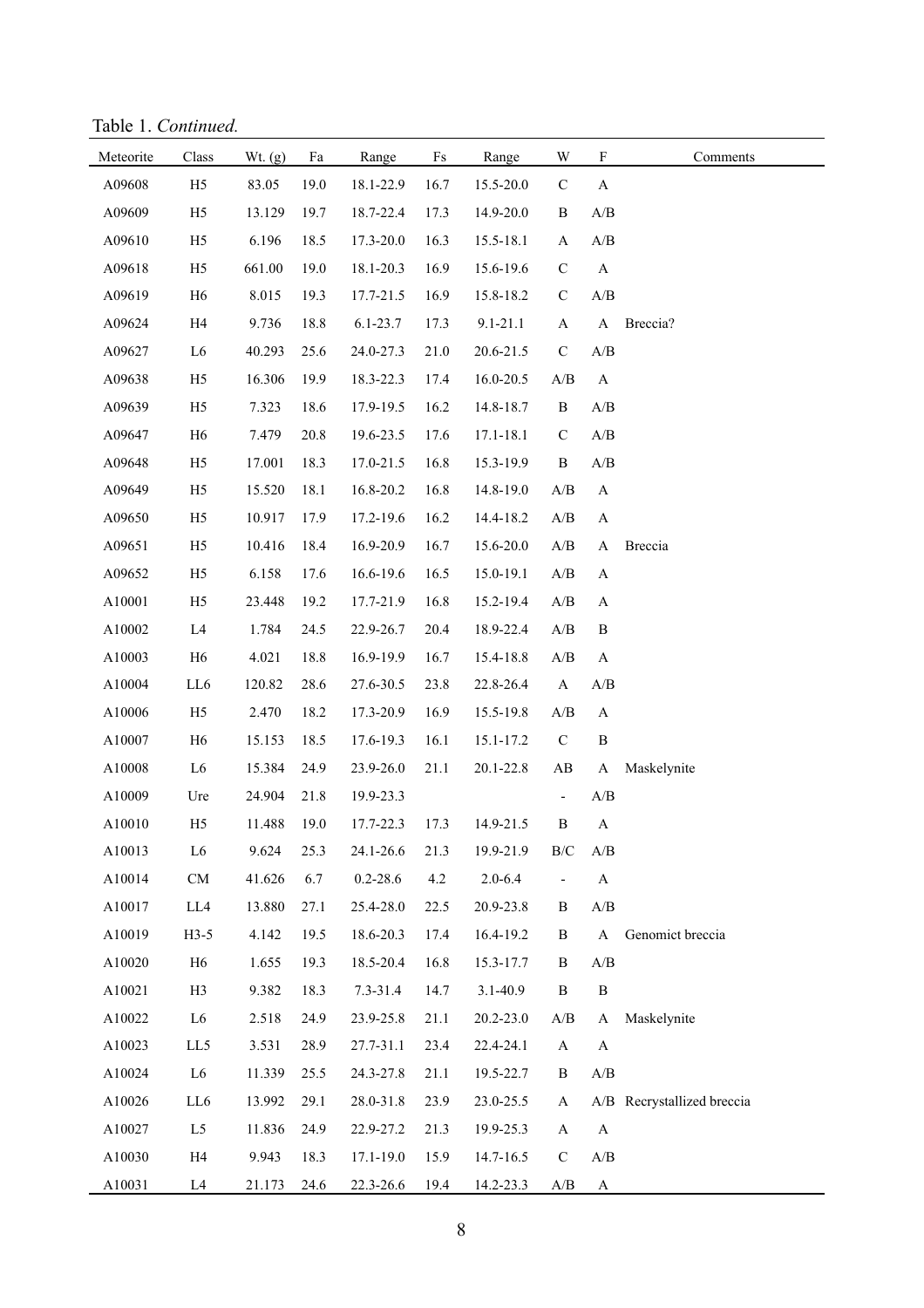Table 1. *Continued.*

| Meteorite | Class          | Wt. (g) | Fa   | Range        | $\rm{Fs}$ | Range        | W                     | $\boldsymbol{\mathrm{F}}$ | Comments                           |
|-----------|----------------|---------|------|--------------|-----------|--------------|-----------------------|---------------------------|------------------------------------|
| A10032    | H3             | 6.309   | 19.0 | 16.8-22.2    | 13.4      | 4.6-28.6     | $\, {\bf B}$          | $\bf{B}$                  |                                    |
| A10033    | L <sub>3</sub> | 1.688   | 19.3 | $7.4 - 25.5$ | 14.2      | 5.1-28.8     | $\mathbf C$           | $\mathbf A$               |                                    |
| A10034    | L <sub>6</sub> | 1.684   | 24.6 | 23.1-25.7    | 20.8      | 20.1-22.7    | A/B                   | A                         | Maskelynite                        |
| A10035    | L <sub>6</sub> | 8.581   | 25.4 | 23.9-27.9    | 21.8      | 20.8-24.8    | $\, {\bf B}$          | $\mathbf{A}/\mathbf{B}$   | Shock vein                         |
| A10037    | L5             | 6.127   | 24.8 | 23.7-26.3    | 21.6      | 19.5-25.3    | $\mathbf{A}$          | $\boldsymbol{\rm{A}}$     |                                    |
| A10038    | H <sub>5</sub> | 3.145   | 18.3 | 17.4-19.1    | 16.9      | 14.3-21.4    | $\, {\bf B}$          | $\boldsymbol{\rm{A}}$     |                                    |
| A10039    | LL6            | 7.722   | 29.8 | 28.4-31.7    | 23.8      | 17.0-27.3    | $\, {\bf B}$          | A/B                       | Melt breccia clast                 |
| A10041    | H <sub>5</sub> | 3.422   | 19.4 | 18.0-20.8    | 17.0      | 15.1-19.3    | $\, {\bf B}$          | $\boldsymbol{\rm{A}}$     |                                    |
| A10042    | L <sub>3</sub> | 2.913   | 24.8 | 23.9-26.1    | 20.0      | 16.3-22.5    | $\, {\bf B}$          | $\boldsymbol{\rm{A}}$     |                                    |
| A10043    | $\, {\rm H}$   | 9.326   | 19.3 | 17.2-23.6    | 16.7      | 15.3-18.0    | $\rm B/C$             |                           | A/B Melt breccia with type 4 clast |
| A10044    | L <sub>6</sub> | 60.70   | 25.0 | 23.9-26.6    | 20.8      | 19.4-21.3    | $\boldsymbol{\rm{A}}$ | $\boldsymbol{\rm{A}}$     |                                    |
| A10048    | L5             | 1.475   | 24.6 | 23.6-26.2    | 20.7      | 19.6-22.4    | A/B                   | A                         |                                    |
| A10049    | H <sub>5</sub> | 19.895  | 17.9 | 16.8-19.4    | 16.3      | 15.2-21.5    | $\, {\bf B}$          | $\, {\bf B}$              |                                    |
| A10051    | LL4-6          | 2.128   | 29.1 | 23.8-31.6    | 24.4      | 14.5-33.6    | A/B                   |                           | A/B Genomict breccia               |
| A10056    | $\mathbf{L5}$  | 11.641  | 24.5 | 23.4-26.3    | 20.9      | 20.1-23.8    | $\rm B/C$             | A/B                       |                                    |
| A10057    | L <sub>6</sub> | 5.595   | 24.7 | 23.3-26.5    | 20.6      | 19.7-23.7    | $\, {\bf B}$          | $\mathbf A$               |                                    |
| A10060    | LL6            | 10.284  | 31.4 | 30.0-33.3    | 26.4      | 25.2-28.2    | A                     |                           | A/B Recrystallized breccia         |
| A10061    | H <sub>6</sub> | 1.745   | 19.8 | 18.3-23.2    | 17.4      | 16.3-19.4    | $\, {\bf B}$          | $\boldsymbol{\rm{A}}$     |                                    |
| A10068    | H4             | 3.177   | 19.5 | 16.8-23.6    | 14.7      | 7.8-16.9     | $\boldsymbol{\rm{A}}$ | $\boldsymbol{\rm{A}}$     |                                    |
| A10069    | H4             | 1.460   | 19.0 | 17.0-20.7    | 16.9      | 15.0-22.9    | A/B                   | A/B                       |                                    |
| A10070    | L <sub>6</sub> | 18.612  | 25.7 | 24.4-27.8    | 22.0      | 20.9-23.9    | A/B                   | A                         | Maskelynite, shock vein            |
| A10071    | H <sub>3</sub> | 2.837   | 18.7 | 17.8-21.1    | 15.2      | 7.7-20.1     | $\mathbf C$           | $\rm{B/C}$                |                                    |
| A10073    | H <sub>5</sub> | 1.130   | 18.7 | 17.7-20.4    | 16.7      | 15.4-19.8    | $\mathbf C$           | A/B                       |                                    |
| A10076    | L <sub>6</sub> | 113.52  | 25.2 | 23.6-27.0    | 21.1      | 19.5-25.1    | $\mathbf A$           | $\mathbf{A}$              | Shock vein                         |
| A10077    | Win            | 115.60  | 5.4  | $5.1 - 5.6$  | 6.3       | $6.1 - 6.6$  | A                     |                           | $A/B$ FeNi $\sim$ 50 vol%          |
| A10078    | H <sub>5</sub> | 7.980   | 18.7 | 17.8-19.8    | 16.3      | 15.4-18.1    | $\rm B/C$             | $\boldsymbol{\rm{A}}$     |                                    |
| A10079    | H <sub>4</sub> | 13.307  | 19.4 | 18.0-21.2    | 16.7      | 16.0-19.2    | $\, {\bf B}$          | B                         | Monomict breccia                   |
| A10080    | $H_{\rm}$      | 15.857  | 20.1 | 18.6-24.1    | 17.3      | 15.4-20.4    | $\rm B/C$             | B                         | Melt breccia                       |
| A10081    | Η              | 8.051   | 19.3 | 18.2-21.3    | 16.9      | 14.9-19.2    | B                     | A                         | Melt breccia                       |
| A10083    | L <sub>3</sub> | 25.448  | 16.8 | $0.2 - 33.6$ | 11.1      | $1.0 - 37.3$ | $\, {\bf B}$          | $\, {\bf B}$              |                                    |
| A10084    | H <sub>5</sub> | 2.108   | 19.1 | 18.3-21.1    | 17.0      | 15.2-19.4    | $\, {\bf B}$          | A/B                       |                                    |
| A10085    | L4             | 1.141   | 22.9 | 18.0-23.8    | 24.5      | 23.2-25.7    | A/B                   |                           | A/B Exsotic frag (Fa3.3-4.7)       |
| A10086    | Euc            | 1.042   |      |              | 36.1      | 31.5-48.5    | $\blacksquare$        |                           | A/B Breccia                        |
| A10087    | H <sub>3</sub> | 10.968  | 24.0 | 11.2-25.5    | 16.1      | 8.7-24.1     | $\, {\bf B}$          | $\boldsymbol{\rm{A}}$     |                                    |
| A10090    | H <sub>6</sub> | 18.702  | 19.8 | 18.9-20.6    | 17.1      | 15.8-18.8    | A/B                   | B                         |                                    |
| A10091    | $LL6\,$        | 223.51  | 28.6 | 27.2-31.0    | 23.4      | 22.3-24.8    | $\, {\bf B}$          | $\mathbf{A}$              |                                    |
| A10092    | H <sub>6</sub> | 16.292  | 19.5 | 18.8-20.5    | 17.0      | 15.4-18.9    | A                     | $\mathbf{A}/\mathbf{B}$   |                                    |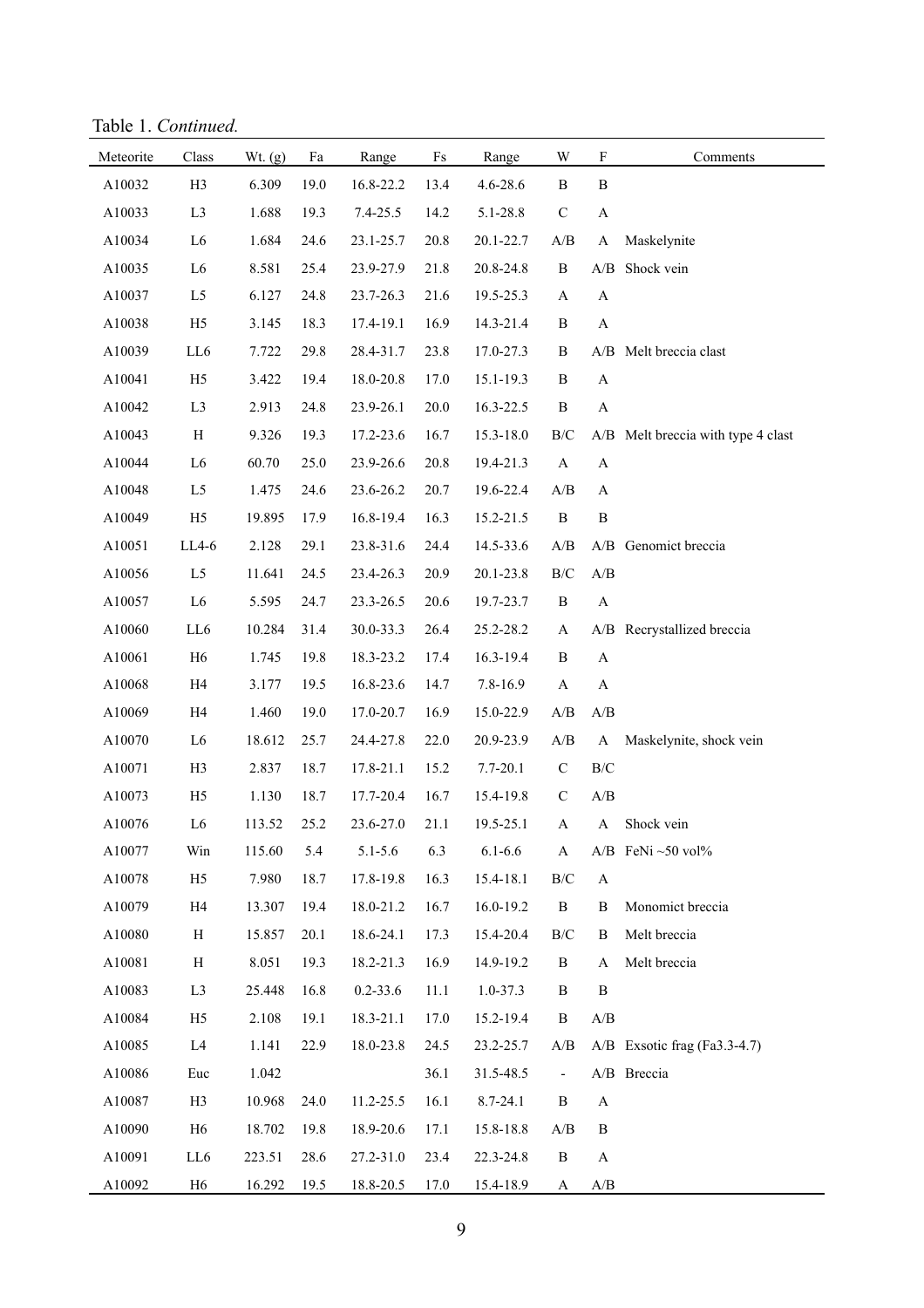Table 1. *Continued.*

| Meteorite | Class          | Wt. (g) | $\rm{Fa}$ | Range         | Fs   | Range       | W                                                               | $\boldsymbol{\mathrm{F}}$                         | Comments                          |
|-----------|----------------|---------|-----------|---------------|------|-------------|-----------------------------------------------------------------|---------------------------------------------------|-----------------------------------|
| A10093    | ${\rm L6}$     | 2.927   | 25.3      | 23.3-29.3     | 20.8 | $20 - 22.1$ | $\ensuremath{\mathbf{A}}\xspace/\ensuremath{\mathbf{B}}\xspace$ | $\ensuremath{\mathrm{A}}/\ensuremath{\mathrm{B}}$ |                                   |
| A10094    | LL5            | 5.450   | 28.6      | 26.9-31.7     | 23.0 | 22.0-23.5   | $\, {\bf B}$                                                    | $\bf{A}$                                          | Breccia                           |
| A10095    | L6             | 3.633   | 25.1      | 24.0-26.7     | 20.8 | 19.8-22.0   | $\boldsymbol{\rm{A}}$                                           | A/B                                               |                                   |
| A10097    | L <sub>6</sub> | 235.19  | 25.5      | 24.1-27.9     | 22.3 | 20.4-25.0   | $\, {\bf B}$                                                    | $\mathbf{A}$                                      | Maskelynite, shock vein           |
| A10098    | H <sub>5</sub> | 21.712  | 19.8      | 18.6-21.2     | 17.7 | 15.9-21.2   | B                                                               | $\mathbf A$                                       |                                   |
| A10103    | L <sub>6</sub> | 44.494  | 25.6      | 24.3-29.2     | 22.4 | 21.0-27.7   | $\, {\bf B}$                                                    | A                                                 | Maskelynite, shock vein, ringwood |
| A10105    | H <sub>5</sub> | 29.975  | 19.9      | 18.4-21.7     | 17.8 | 15.9-20.9   | $\rm{B/C}$                                                      | $\mathbf{A}$                                      | Shock vein                        |
| A10107    | LL6            | 1.174   | 31.1      | 29.6-33.4     | 24.8 | 23.0-25.8   | A/B                                                             | $\mathbf A$                                       |                                   |
| A10108    | H <sub>6</sub> | 24.537  | 19.3      | 17.8-20.7     | 16.6 | 8.0-21.1    | $\, {\bf B}$                                                    | $\bf{B}$                                          | Maskelynite                       |
| A10109    | H <sub>5</sub> | 3.715   | 19.9      | 18.9-22.5     | 17.3 | 16.0-20.2   | $\, {\bf B}$                                                    | $\, {\bf B}$                                      |                                   |
| A10110    | H4             | 1.068   | 19.2      | 16.9-24.3     | 17.0 | 15.6-21.5   | $\rm{B/C}$                                                      | A/B                                               |                                   |
| A10111    | CM2            | 1.759   | 16.1      | $0.1 - 59.5$  | 1.1  | $0.6 - 1.8$ | $\blacksquare$                                                  | $\mathbf A$                                       |                                   |
| A10112    | H4             | 3.500   | 18.6      | 16.6-21.5     | 15.7 | 6.5-17.9    | $\, {\bf B}$                                                    | A                                                 |                                   |
| A10113    | H <sub>5</sub> | 34.220  | 19.6      | 18.8-21.3     | 17.2 | 15.7-19.5   | $\rm B/C$                                                       | A                                                 |                                   |
| A10114    | H <sub>5</sub> | 49.502  | 19.1      | 18.1-22.1     | 17.5 | 15.6-21.1   | $\, {\bf B}$                                                    | $\, {\bf B}$                                      |                                   |
| A10115    | H <sub>5</sub> | 1.590   | 19.5      | 17.5-27.7     | 17.2 | 16.3-19.0   | $\mathbf C$                                                     |                                                   | A/B Breccia                       |
| A10120    | L <sub>6</sub> | 2.794   | 25.3      | 24.7-26.1     | 21.6 | 20.7-23.7   | $\, {\bf B}$                                                    | A/B                                               |                                   |
| A10121    | H <sub>5</sub> | 9.174   | 19.1      | 18.3-21.6     | 16.3 | 10.3-17.6   | $\mathbf C$                                                     | $\mathbf A$                                       |                                   |
| A10122    | LL6            | 9.072   | 28.9      | 28.1-30.2     | 23.4 | 22.3-24.6   | A                                                               | $\mathbf{A}$                                      |                                   |
| A10123    | H4             | 91.14   | 16.6      | 14.8-18.7     | 14.7 | 13.7-16.8   | $\, {\bf B}$                                                    | A/B                                               |                                   |
| A10124    | L4             | 2.878   | 24.0      | 20.0-26.1     | 20.5 | 11.4-30.6   | A                                                               | $\mathbf A$                                       |                                   |
| A10125    | L5             | 7.665   | 25.1      | 23.9-28.8     | 21.0 | 20.2-22.9   | B                                                               | $\rm B/C$                                         |                                   |
| A10126    | ${\bf E}$      | 2.191   |           |               | 0.5  | $0.1 - 2.2$ | $\mathbf C$                                                     | $\rm{B/C}$                                        |                                   |
| A10127    | H <sub>5</sub> | 3.080   | 17.9      | $16.2 - 19.6$ | 15.8 | 15.1-17.1   | $\ensuremath{\mathbf{A}}\xspace/\ensuremath{\mathbf{B}}\xspace$ | $\mathbf{A}$                                      |                                   |
| A10128    | L6             | 1.396   | 25.3      | 24.2-26.4     | 21.6 | 20.8-23.8   | $\, {\bf B}$                                                    | $\mathbf A$                                       |                                   |
| A10132    | H4             | 24.150  | 18.3      | 17.4-19.2     | 16.0 | 13.2-17.0   | $\rm B/C$                                                       | $\, {\bf B}$                                      |                                   |
| A10133    | LL4-6          | 2.100   | 30.0      | 29.0-31.3     | 23.8 | 21.5-25.2   | $\bf{A}$                                                        |                                                   | A/B Genomict breccia              |
| A10134    | H <sub>5</sub> | 1.060   | 17.7      | 16.6-19.5     | 16.1 | 14.6-17.0   | $\mathbf{A}/\mathbf{B}$                                         | $\mathbf{A}$                                      |                                   |
| A10135    | LL6            | 6.694   | 29.5      | 28.6-32.8     | 23.8 | 21.9-26.2   | $\mathbf{A}$                                                    | $\mathbf{A}$                                      |                                   |
| A10136    | LL6            | 6.311   | 29.2      | 27.9-30.6     | 24.1 | 23.3-26.3   | $\mathbf{A}$                                                    | $\mathbf{A}/\mathbf{B}$                           |                                   |
| A10137    | L <sub>6</sub> | 1.500   | 25.3      | 24.5-26.4     | 20.9 | 19.8-22.7   | $\rm{B/C}$                                                      | A/B                                               |                                   |
| A10138    | LL5            | 1.120   | 29.1      | 28.4-31.4     | 23.9 | 23.1-26.6   | $\mathbf{A}$                                                    | A/B                                               |                                   |
| A10140    | H4             | 26.416  | 18.9      | 17.7-20.4     | 17.1 | 16.0-19.4   | B                                                               | $\mathbf{A}$                                      |                                   |
| A10141    | H <sub>6</sub> | 1.021   | 19.4      | 18.1-20.2     | 17.1 | 15.9-18.6   | B                                                               | $\, {\bf B}$                                      |                                   |
| A10143    | Mes            | 1.505   | 40.4      | 40.4-40.4     | 40.1 | 31.8-44.1   | A/B                                                             | B                                                 |                                   |
| A10145    | H <sub>5</sub> | 2.756   | 19.3      | 18.1-22.6     | 17.0 | 15.9-19.5   | $\rm{B/C}$                                                      | $\ensuremath{\mathrm{A}}/\ensuremath{\mathrm{B}}$ |                                   |
| A10147    | H <sub>5</sub> | 81.21   | 20.0      | 18.6-22.4     | 17.7 | 14.5-20.2   | B                                                               | $\mathbf{A}$                                      |                                   |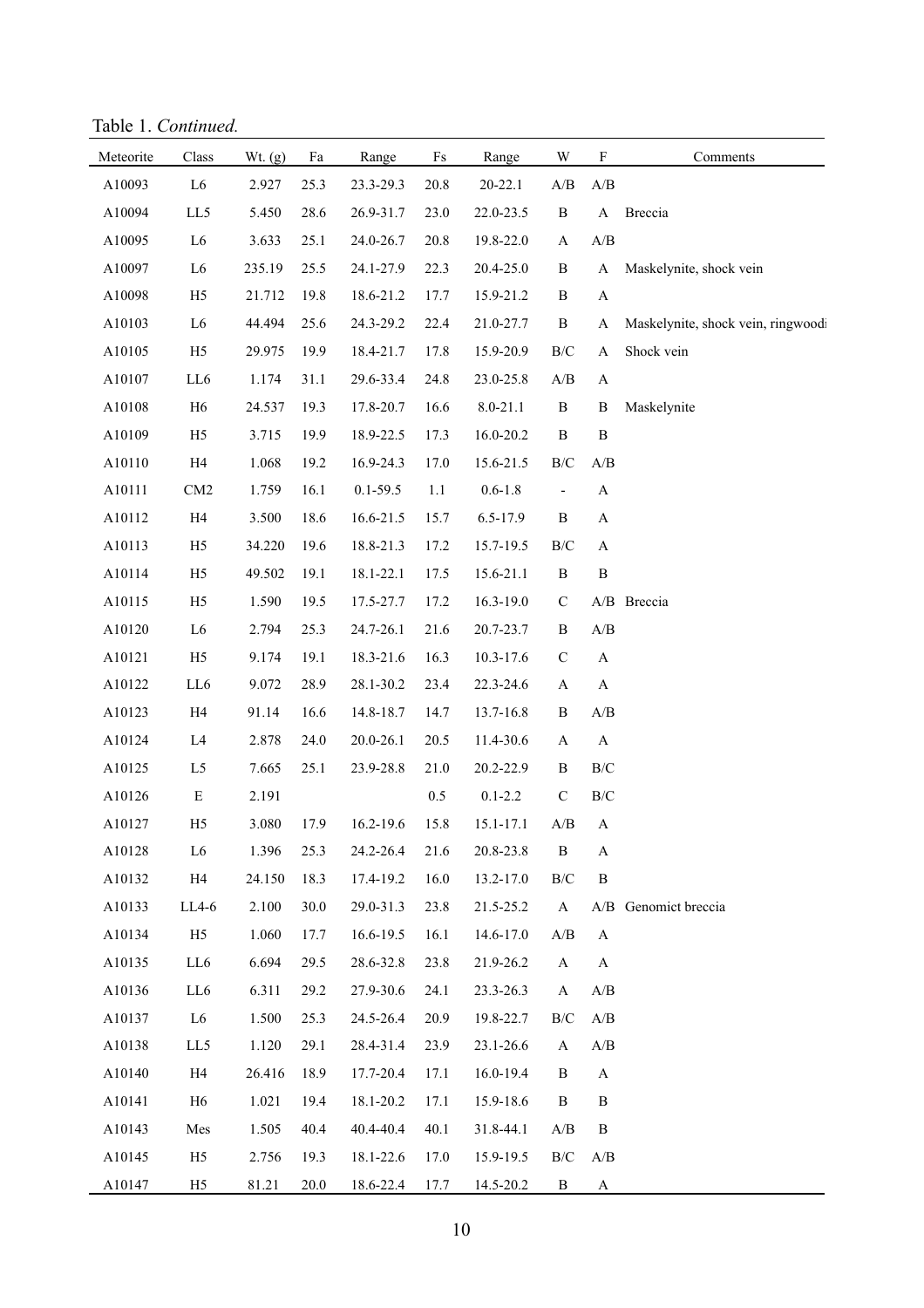Table 1. *Continued.*

| Meteorite | Class           | Wt. $(g)$ | Fa   | Range        | $\mathop{\text{Fs}}$ | Range        | W                        | $\boldsymbol{\mathrm{F}}$                         | Comments                    |
|-----------|-----------------|-----------|------|--------------|----------------------|--------------|--------------------------|---------------------------------------------------|-----------------------------|
| A10149    | H <sub>5</sub>  | 3.286     | 19.0 | 17.6-21.4    | 17.3                 | 15.5-20.8    | A/B                      | $\boldsymbol{\rm{A}}$                             |                             |
| A10151    | $LL3-6$         | 11.152    | 29.8 | 28.9-30.7    | 23.6                 | 14.6-27.4    | $\, {\bf B}$             |                                                   | A/B Genomict breccia        |
| A10153    | H4              | 2.758     | 18.8 | 18.2-19.3    | 16.6                 | 15.7-17.6    | $\, {\bf B}$             | $\ensuremath{\mathrm{A}}/\ensuremath{\mathrm{B}}$ |                             |
| A10155    | H <sub>5</sub>  | 1.449     | 20.0 | 19.0-21.3    | 17.6                 | 16.6-19.8    | A/B                      | A/B                                               |                             |
| A10156    | $LL3-6$         | 5.643     | 30.0 | 26.5-33.2    | 24.3                 | 20.3-26.3    | $\mathbf{A}$             | A                                                 | Genomict breccia            |
| A10157    | $LL3-6$         | 21.260    | 30.3 | 29.4-32.5    | 22.4                 | 5.6-26.6     | $\mathbf{A}$             | $\, {\bf B}$                                      | Genomict breccia            |
| A10158    | LL5             | 3.397     | 28.9 | 27.6-29.6    | 23.7                 | 22.4-27.0    | $\mathbf{A}$             | $\, {\bf B}$                                      |                             |
| A10161    | L6              | 2.420     | 25.4 | 24.4-26.0    | 21.3                 | 20.5-22.5    | $\mathbf{A}$             | $\boldsymbol{\rm{A}}$                             |                             |
| A10162    | $H4-5$          | 11.800    | 19.3 | 17.7-21.3    | 17.5                 | 16.1-21.9    | $\rm B/C$                | $\mathbf{A}$                                      | Genomict breccia            |
| A10163    | $\rm L5$        | 4.953     | 25.0 | 24.3-26.2    | 21.2                 | 20.2-23.1    | A/B                      | A/B                                               |                             |
| A10164    | EH3             | 16.402    | 1.4  |              | 2.5                  | $0.2 - 16.5$ | $\boldsymbol{\rm{A}}$    | $\, {\bf B}$                                      | Shock vein                  |
| A10165    | $\mathrm{E}4$   | 1.429     | 0.4  |              | 1.6                  | $0.3 - 2.9$  | A/B                      | $\mathbf{A}$                                      |                             |
| A10166    | L <sub>6</sub>  | 2.732     | 24.9 | 24.2-28.8    | 20.8                 | 19.3-21.4    | $\, {\bf B}$             | $\, {\bf B}$                                      |                             |
| A10167    | ${\rm CM}$      | 2.525     | 10.8 | $0.3 - 40.7$ | 2.2                  | $0.8 - 7.1$  | $\blacksquare$           | $\, {\bf B}$                                      |                             |
| A10168    | L <sub>6</sub>  | 1.937     | 25.1 | 24.2-27.1    | 20.7                 | 19.1-21.4    | $\, {\bf B}$             | $\mathbf{A}$                                      | Shock vein, maskelynite     |
| A10169    | H <sub>5</sub>  | 1.590     | 19.2 | 17.9-21.4    | 16.9                 | 15.6-18.7    | $\rm B/C$                | $\mathbf{A}$                                      |                             |
| A10170    | H <sub>6</sub>  | 5.957     | 19.6 | 18.9-20.4    | 17.0                 | 16.0-17.8    | $\mathbf{A}$             | $\mathbf A$                                       |                             |
| A10172    | LL6             | 1.788     | 31.2 | 30.2-32.4    | 25.2                 | 24.3-26.0    | $\mathbf{A}$             |                                                   | A/B Recrystallized brecia   |
| A10173    | LL6             | 4.584     | 29.5 | 27.6-30.5    | 25.0                 | 23.1-28.9    | $\, {\bf B}$             | $\, {\bf B}$                                      | Breccia                     |
| A10174    | H <sub>6</sub>  | 8.016     | 20.2 | 18.1-21.6    | 18.0                 | 16.0-23.7    | $\, {\bf B}$             | $\, {\bf B}$                                      | Shock vein                  |
| A10175    | H <sub>6</sub>  | 10.406    | 18.6 | 17.6-19.2    | 16.3                 | 15.7-17.2    | ${\bf C}$                | $\, {\bf B}$                                      |                             |
| A10176    | LL5             | 5.081     | 28.1 | 26.6-29.5    | 23.3                 | 22.6-24.4    | A/B                      | $\, {\bf B}$                                      | Breccia                     |
| A10177    | H <sub>5</sub>  | 233.82    | 17.9 | 16.9-19.8    | 15.6                 | 14.0-18.3    | B/C                      | A/B                                               |                             |
| A10178    | H <sub>5</sub>  | 200.29    | 18.0 | 16.6-20.1    | 15.8                 | 14.1-19.7    | $\rm B/C$                | A/B                                               |                             |
| A10179    | H <sub>5</sub>  | 440.21    | 19.4 | 17.6-22.7    | 16.7                 | 15.5-18.4    | A/B                      | A                                                 |                             |
| A10180    | H <sub>5</sub>  | 69.65     | 18.8 | 16.9-20.2    | 16.5                 | 15.0-20.0    | $\, {\bf B}$             | $\mathbf{A}/\mathbf{B}$                           |                             |
| A10181    | L <sub>6</sub>  | 32.363    | 25.1 | 23.6-26.4    | 21.7                 | 20.0-22.8    | A/B                      |                                                   | A/B Maskelynite, shock vein |
| A10182    | H <sub>5</sub>  | 540.01    | 19.5 | 18.6-21.1    | 17.2                 | 15.0-20.5    | A/B                      | A/B                                               |                             |
| A10183    | CV <sub>3</sub> | 8.526     | 4.2  | $0.2 - 10.0$ | 4.6                  | $1.1 - 13.7$ | $\overline{\phantom{a}}$ | $\mathbf{A}$                                      |                             |
| A10185    | H <sub>5</sub>  | 395.98    | 19.6 | 18.5-21.8    | 17.2                 | 15.4-21.2    | B                        | A                                                 |                             |
| A10186    | H4              | 9.506     | 18.0 | 17.3-18.7    | 15.7                 | 14.5-16.5    | B                        | A/B                                               |                             |
| A10187    | L5              | 150.21    | 25.1 | 23.7-26.9    | 21.5                 | 19.6-25.8    | B                        | $\mathbf{A}/\mathbf{B}$                           |                             |
| A10188    | H <sub>5</sub>  | 160.13    | 18.6 | 17.6-19.7    | 16.2                 | 14.8-18.7    | B                        | $\, {\bf B}$                                      |                             |
| A10190    | H <sub>5</sub>  | 4.231     | 19.8 | 17.8-21.6    | 17.7                 | 15.7-20.4    | $\rm B/C$                | A/B                                               |                             |
| A10193    | H <sub>6</sub>  | 9.882     | 18.8 | 17.8-19.8    | 16.6                 | 15.0-17.2    | $\mathbf C$              | $\, {\bf B}$                                      |                             |
| A10194    | H <sub>5</sub>  | 12.552    | 19.1 | 18.3-21.1    | 16.7                 | 15.1-19.0    | $\mathbf C$              | $\boldsymbol{\mathsf{A}}$                         |                             |
| A10195    | H <sub>5</sub>  | 7.723     | 18.9 | 17.2-22.8    | 16.8                 | 16.0-18.7    | $\mathbf C$              | A/B                                               |                             |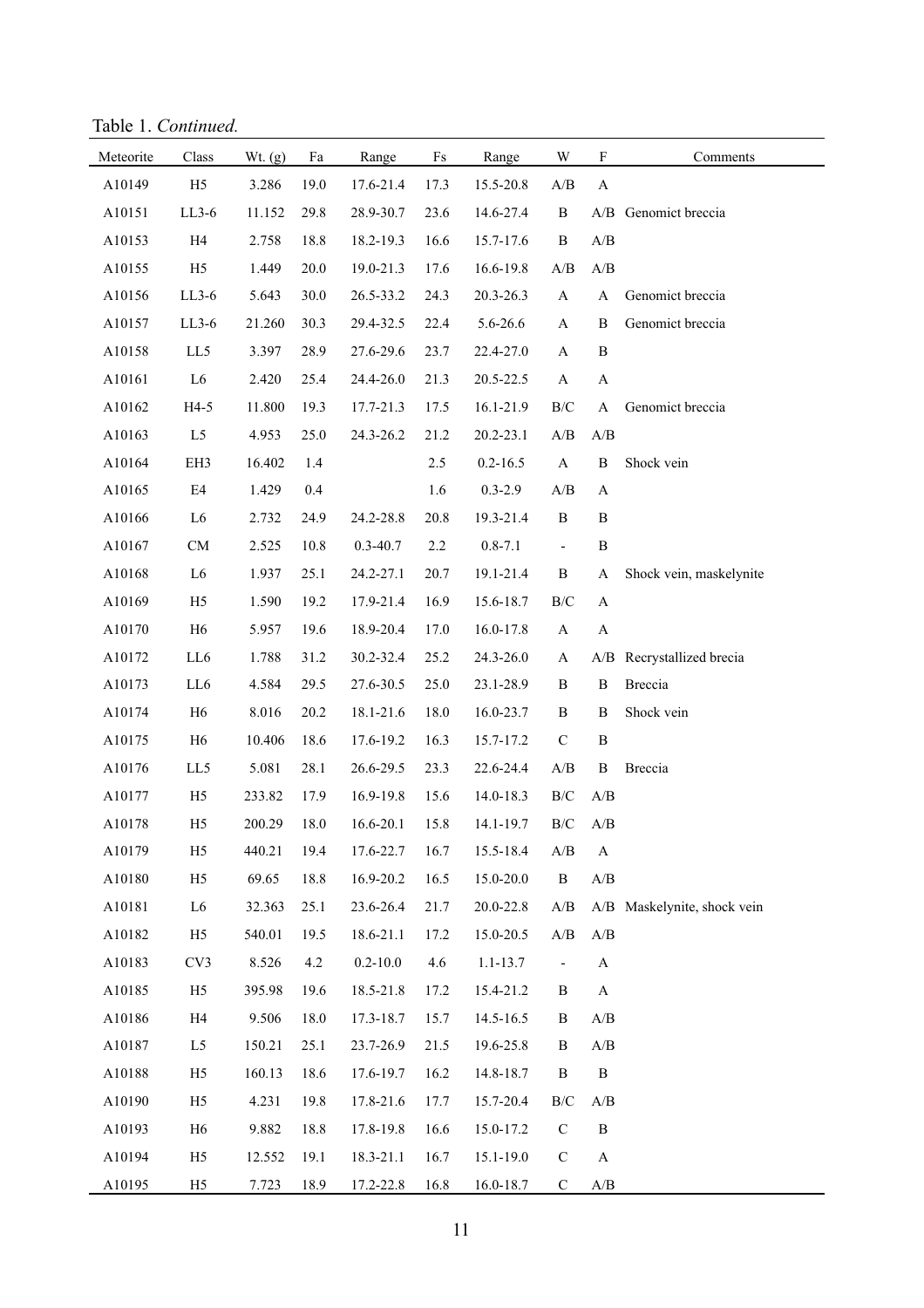Table 1. *Continued.*

| Meteorite | Class           | Wt. $(g)$ | Fa   | Range        | $\mathop{\text{Fs}}$ | Range         | W                                                 | $\boldsymbol{\mathrm{F}}$ | Comments             |
|-----------|-----------------|-----------|------|--------------|----------------------|---------------|---------------------------------------------------|---------------------------|----------------------|
| A10196    | H <sub>5</sub>  | 5.025     | 19.5 | 17.4-22.4    | 18.0                 | 16.7-21.5     | $\, {\bf B}$                                      | A                         |                      |
| A10198    | CO <sub>3</sub> | 70.72     | 5.4  | $0.2 - 36.7$ | 2.8                  | $0.5 - 9.5$   | $\blacksquare$                                    | A/B                       |                      |
| A10199    | H <sub>6</sub>  | 31.315    | 19.1 | 18.1-19.7    | 16.7                 | 14.3-18.1     | $\mathbf C$                                       | $\, {\bf B}$              |                      |
| A10200    | H <sub>5</sub>  | 25.906    | 18.2 | 17.7-19.6    | 16.5                 | 14.7-26.0     | $\rm{B/C}$                                        | A/B                       |                      |
| A10201    | H <sub>5</sub>  | 336.58    | 18.5 | 17.1-19.5    | 16.4                 | 15.7-17.0     | $\mathbf C$                                       | A/B                       |                      |
| A10202    | H <sub>6</sub>  | 13.624    | 18.4 | 17.5-19.6    | 16.3                 | 15.5-16.9     | $\mathbf{A}$                                      | A/B                       |                      |
| A10203    | H4              | 24.331    | 17.6 | $1.0 - 19.5$ | 15.0                 | 4.4-17.5      | $\, {\bf B}$                                      | $\, {\bf B}$              |                      |
| A10204    | H <sub>6</sub>  | 9.217     | 19.3 | 18.1-20.2    | 16.8                 | 15.4-17.4     | $\mathbf A$                                       | A/B                       |                      |
| A10205    | L <sub>6</sub>  | 20.273    | 25.2 | 24.2-26.0    | 21.1                 | 20.4-21.7     | $\mathbf{A}/\mathbf{B}$                           | $\, {\bf B}$              |                      |
| A10207    | H <sub>5</sub>  | 10.481    | 18.6 | 18.0-19.3    | 16.4                 | 15.8-17.1     | $\, {\bf B}$                                      | A/B                       |                      |
| A10210    | H <sub>5</sub>  | 10.527    | 19.1 | 17.7-20.6    | 16.6                 | 15.5-17.4     | $\mathbf C$                                       | $\mathbf{A}$              |                      |
| A10211    | L <sub>6</sub>  | 223.13    | 25.2 | 24.2-29.3    | 21.5                 | 19.9-23.6     | B                                                 | A/B                       |                      |
| A10212    | E <sub>6</sub>  | 5.370     |      |              | 0.3                  | $0.0 - 2.0$   | $\, {\bf B}$                                      | $\, {\bf B}$              |                      |
| A10213    | H <sub>5</sub>  | 6.707     | 19.2 | 17.8-20.6    | 17.4                 | 15.0-20.5     | B                                                 | A/B                       |                      |
| A10215    | L <sub>6</sub>  | 158.79    | 25.6 | 23.8-28.0    | 21.5                 | 18.7-24.1     | $\, {\bf B}$                                      | $\mathbf{A}$              | Maskelynite          |
| A10217    | H <sub>5</sub>  | 23.470    | 17.5 | 16.4-19.0    | 15.5                 | 14.5-16.9     | B                                                 | A/B                       |                      |
| A10218    | H <sub>6</sub>  | 7.150     | 18.1 | 17.1-19.2    | 16.0                 | 14.9-17.4     | $\, {\bf B}$                                      | $\, {\bf B}$              |                      |
| A10219    | H <sub>5</sub>  | 4.203     | 18.1 | 16.5-18.9    | 15.9                 | 15.2-16.6     | $\, {\bf B}$                                      | A/B                       |                      |
| A10220    | L <sub>6</sub>  | 12.173    | 25.1 | 24.2-26.5    | 21.1                 | 19.6-21.8     | $\ensuremath{\mathrm{A}}/\ensuremath{\mathrm{B}}$ | A/B                       |                      |
| A10222    | CK4             | 5.531     | 30.5 | 29.1-32.4    |                      |               |                                                   |                           |                      |
| A10223    | H <sub>5</sub>  | 16.938    | 18.6 | 16.6-19.9    | 16.4                 | 14.3-20.4     | $\rm B/C$                                         | $\mathbf{A}$              |                      |
| A10224    | L <sub>3</sub>  | 108.52    | 24.3 | 23.4-25.1    | 15.8                 | 9.4-23.2      | $\, {\bf B}$                                      | A/B                       |                      |
| A10225    | H <sub>5</sub>  | 23.406    | 19.0 | 17.5-20.2    | 16.8                 | 16-18.6       | $\rm B/C$                                         | A/B                       |                      |
| A10227    | H <sub>5</sub>  | 31.601    | 17.9 | 16.9-20      | 15.9                 | 14.7-17.5     | $\rm B/C$                                         | A/B                       |                      |
| A10229    | H <sub>5</sub>  | 6.275     | 19.1 | 17.7-20.3    | 17.4                 | 9.9-24        | B                                                 | $\rm{B/C}$                |                      |
| A10230    | H <sub>6</sub>  | 127.50    | 19.9 | 18.4-25.1    | 17.3                 | 16.0-18.3     | $\, {\bf B}$                                      | $\, {\bf B}$              |                      |
| A12001    | LL6             | 7.476     | 30.7 | 29.6-32.2    | 24.5                 | 24-25.6       | A/B                                               | A/B                       |                      |
| A12002    | H <sub>5</sub>  | 225.17    | 19.6 | 18.8-20.9    | 17.4                 | 16.1-19.9     | $\rm B/C$                                         | $\mathbf{A}$              |                      |
| A12006    | H4              | 37.222    | 17.7 | 16.4-19.7    | 15.6                 | 14.6-17.7     | $\, {\bf B}$                                      | $\mathbf{A}$              |                      |
| A12007    | H <sub>5</sub>  | 29.400    | 19.6 | 18.0-22.3    | 17.0                 | 15.8-20.3     | B                                                 | $\boldsymbol{\rm{A}}$     |                      |
| A12008    | LL6             | 81.95     | 31.3 | 30.2-33.3    | 25.5                 | 23.4-28.4     | B                                                 | A/B                       |                      |
| A12009    | L <sub>6</sub>  | 353.33    | 25.2 | 24.3-26.4    | 21.2                 | 19.7-23.0     | $\mathbf{A}$                                      | $\mathbf{A}/\mathbf{B}$   |                      |
| A12010    | H <sub>5</sub>  | 88.86     | 20.5 | 19.2-21.7    | 17.5                 | 16.3-20.3     | B/C                                               | A/B                       |                      |
| A12011    | LL4-6           | 113.31    | 30.6 | 28.5-33.3    | 24.9                 | 22.9-26.3     | $\mathbf{A}$                                      |                           | A/B Genomict breccia |
| A12015    | Dio             | 105.18    |      |              | 26.9                 | 24.7-29.4     | $\overline{\phantom{a}}$                          | $\mathbf{A}$              |                      |
| A12017    | $H4-5$          | 14.182    | 19.9 | 18.2-21.5    | 17.8                 | 15.5-31.3     | $\, {\bf B}$                                      | $\mathbf{A}$              |                      |
| A12019    | L <sub>6</sub>  | 107.76    | 25.1 | 24.1-26.8    | 20.8                 | $20.2 - 21.6$ | A                                                 | A                         |                      |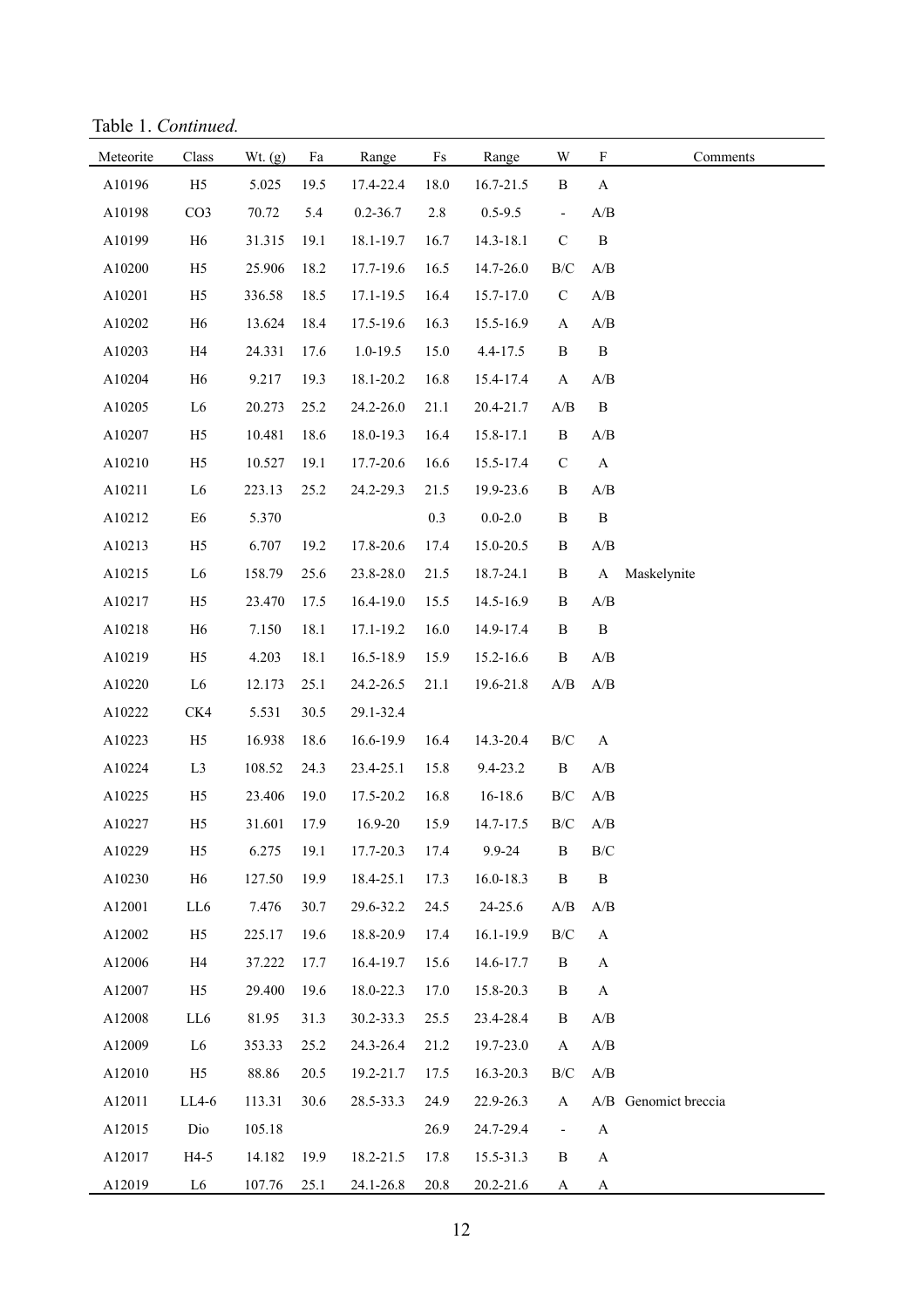Table 1. *Continued.*

| Meteorite | Class          | Wt. (g) | Fa   | Range        | Fs   | Range        | W                                                 | $\boldsymbol{\mathrm{F}}$ | Comments                     |
|-----------|----------------|---------|------|--------------|------|--------------|---------------------------------------------------|---------------------------|------------------------------|
| A12022    | L6             | 36.747  | 25.1 | 23.8-26.8    | 21.4 | 20.0-24.6    | $\ensuremath{\mathrm{A}}/\ensuremath{\mathrm{B}}$ | A                         |                              |
| A12023    | LL4-6          | 25.340  | 30.6 | 25.4-32.4    | 24.7 | 21.4-25.9    | $\mathbf{A}$                                      | A                         | Genomict breccia             |
| A12025    | H <sub>5</sub> | 11.724  | 18.2 | 16.3-20.8    | 16.1 | 14.8-18.7    | $\, {\bf B}$                                      | A                         |                              |
| A12028    | L <sub>6</sub> | 2.712   | 25.8 | 24.8-33.4    | 21.5 | 20.7-23.1    | A/B                                               | A                         |                              |
| A12031    | CM2            | 32.188  | 1.9  | $0.1 - 25.5$ |      |              | $\qquad \qquad -$                                 | $\mathbf{A}$              |                              |
| A12033    | L5             | 32.042  | 25.7 | 24.2-29.1    | 21.7 | 20.2-24.9    | A/B                                               | A/B                       |                              |
| A12034    | H <sub>5</sub> | 8.447   | 18.6 | 17.3-19.2    | 16.5 | 15.0-18.8    | A                                                 | $\mathbf{A}$              |                              |
| A12035    | L <sub>6</sub> | 19.787  | 25.3 | 24.3-26.2    | 21.1 | 20.2-21.8    | A                                                 | $\mathbf{A}$              |                              |
| A12039    | H <sub>5</sub> | 102.63  | 19.0 | 17.3-21.7    | 16.7 | 14.7-18.1    | ${\bf C}$                                         | A/B                       |                              |
| A12041    | L4             | 28.254  | 24.3 | 23.2-25.8    | 20.1 | 16.0-22.6    | $\, {\bf B}$                                      | $\mathbf{A}$              |                              |
| A12045    | L <sub>6</sub> | 38.014  | 25.2 | 24.4-26.9    | 20.9 | 18.0-24.6    | $\rm B/C$                                         | $\mathbf{A}$              |                              |
| A12047    | CK4            | 27.694  | 33.9 | 32.7-34.8    |      |              | $\overline{\phantom{0}}$                          | A                         |                              |
| A12048    | H4             | 59.610  | 20.1 | 18.8-21.9    | 16.1 | $8.3 - 19.3$ | B                                                 | $\mathbf{A}$              |                              |
| A12049    | L <sub>6</sub> | 12.034  | 25.1 | 24.2-26.2    | 21.4 | 20.5-22.9    | A                                                 | $\mathbf{A}$              |                              |
| A12051    | H4-6           | 25.752  | 19.2 | 18.0-20.1    | 17.0 | 15.7-20.5    | $\, {\bf B}$                                      | $\mathbf A$               | Genomict breccia             |
| A12052    | L <sub>6</sub> | 27.445  | 25.0 | 24.3-25.9    | 21.1 | 20.3-22.1    | A                                                 | $\rm{B/C}$                |                              |
| A12054    | H4             | 38.694  | 18.0 | 17.1-18.7    | 16.0 | 14.5-18.3    | $\, {\bf B}$                                      | $\mathbf{A}$              |                              |
| A12055    | LL3            | 9.928   | 21.6 | $0.4 - 59.3$ | 10.8 | 2.0-19.7     | $\rm B/C$                                         | $\mathbf{A}$              |                              |
| A12056    | L4             | 120.04  | 22.9 | 21.3-23.7    | 18.6 | 16.4-19.9    | $\mathbf{A}$                                      | A/B                       |                              |
| A12057    | ${\bf E}$      | 4.456   |      |              | 0.6  | $0.1 - 2.9$  | $\mathbf{A}$                                      | $\mathbf{A}$              | Melt breccia                 |
| A12062    | H <sub>5</sub> | 27.660  | 18.2 | 17-20.6      | 15.8 | 15.3-16.2    | $\, {\bf B}$                                      | $\mathbf{A}$              |                              |
| A12063    | L <sub>6</sub> | 3.958   | 25.4 | 24.7-27.2    | 21.2 | 19.7-22.5    | $\, {\bf B}$                                      | $\mathbf{A}$              |                              |
| A12064    | H <sub>5</sub> | 3.852   | 19.1 | 18.3-19.9    | 17.0 | 15.5-19.2    | B                                                 | A/B                       |                              |
| A12065    | $LL$ 5-6       | 3.644   | 29.7 | 21.8-32      | 24.2 | 21.1-26.2    | A                                                 |                           | A/B Genomict breccia         |
| A12066    | $LL4-6$        | 13.543  | 30.7 | 27.7-32.6    | 24.2 | 21.3-26.3    | A/B                                               |                           | A/B Genomict breccia         |
| A12067    | ${\rm H6}$     | 2.211   | 18.7 | 18.3-19.1    | 17.2 | 16.2-20.1    | $\mathbf C$                                       | A/B                       |                              |
| A12068    | H <sub>5</sub> | 44.504  | 17.9 | 16.9-19.3    | 16.7 | 15.6-19.3    | $\mathsf C$                                       | A/B                       |                              |
| A12069    | H <sub>5</sub> | 17.030  | 19.1 | 17.9-22.3    | 16.7 | 15.9-18.1    | $\rm B/C$                                         | A/B                       |                              |
| A12070    | L5             | 25.373  | 22.6 | 21.8-23.7    | 19.6 | 18.2-21.0    | $\mathsf C$                                       | A/B                       |                              |
| A12389    | $LL3-6$        | 18066.2 | 29.3 | 27.9-31.8    | 23.6 | 21.2-25.4    | A                                                 | $\mathbf{A}$              | Genomict breccia, shock vein |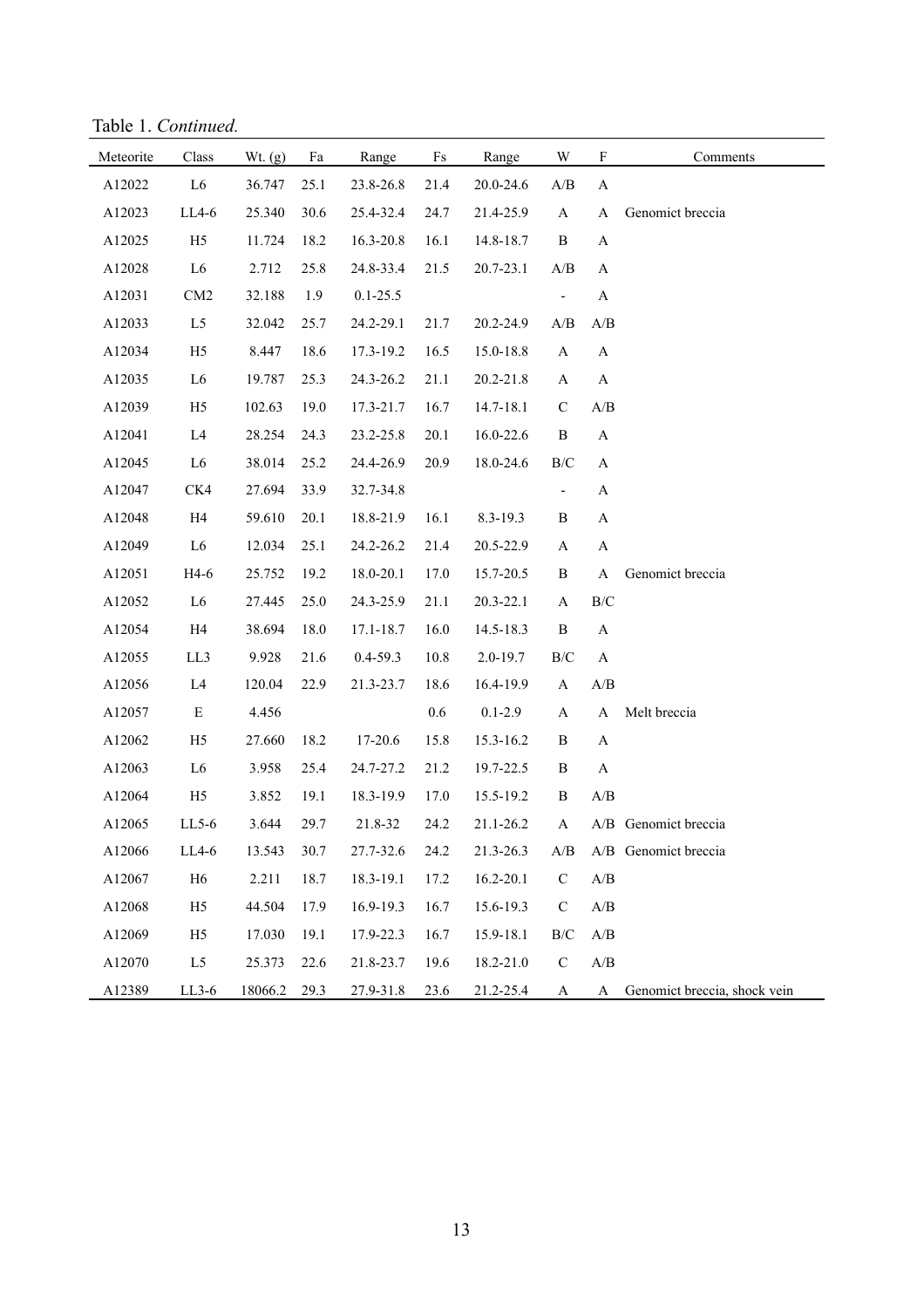#### **Notes for Table 1**

Class.

br: breccia; melt br; melt breccia; poly: polymict; ano: anomalous; "-" (e.g., H5-6): genomict breccia; "/" (e.g., H5/6): transitional.

F: fracturing index:

- A: No or a few narrow cracks are visible.
- B: Several cracks extend across exterior surface.
- C: Severe cracks.

W: weathering index:

- A: Limonite haloes on metal particles and limonite veins are minor.
- B: 7.5 to 35% of metal particles are weathered to limonite.
- C: Most metal particles are weathered to limonite.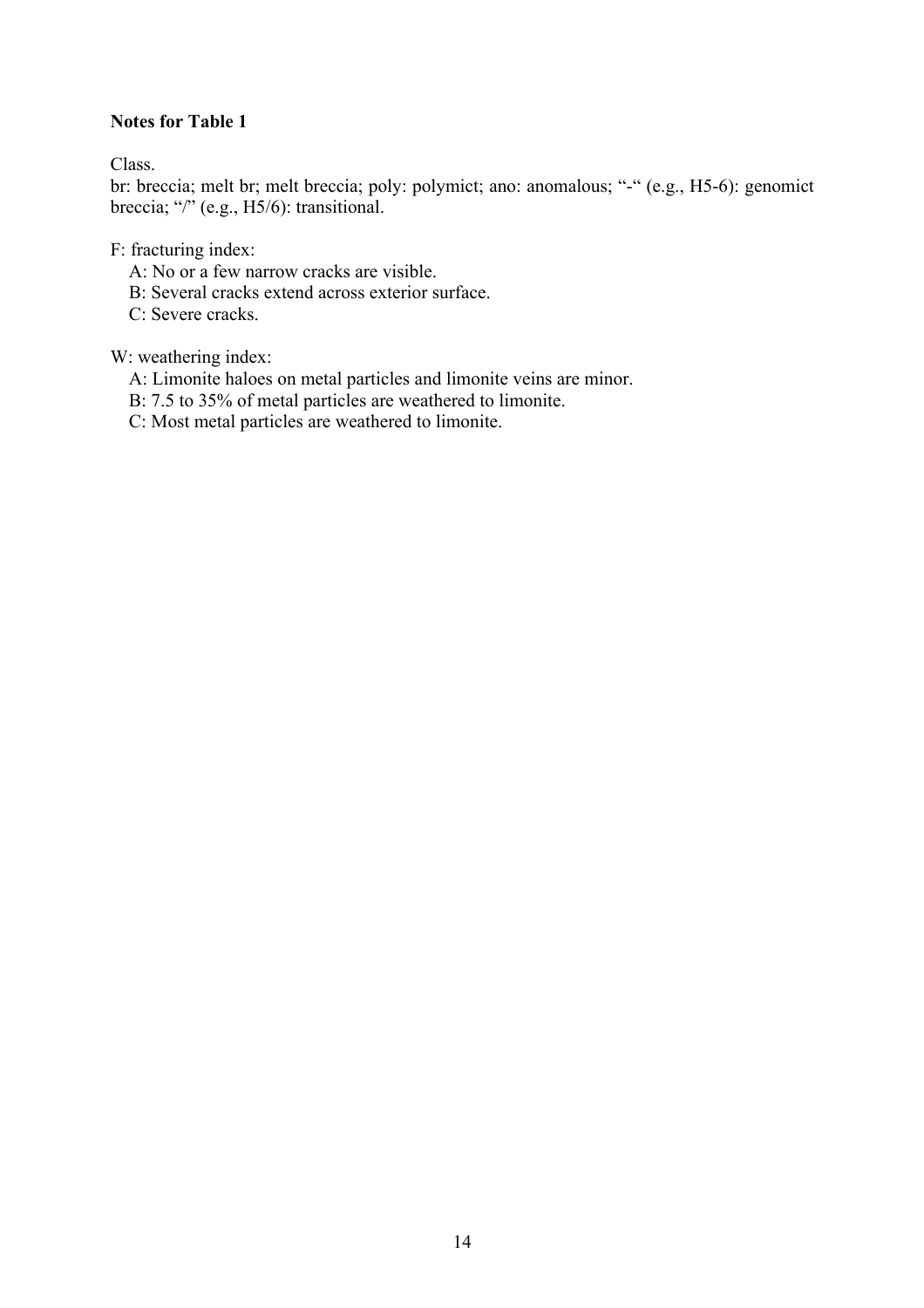Figure 1. Descriptions and photomicrographs of selected meteorites.

#### **A 09317**

The PTS is composed of olivine and elongate pyroxenes. Olivine generally shows dark appearance due to the presence of minute  $(\leq 1 \text{ }\mu\text{m})$  inclusions (Fe metals). Grain boundaries of minerals are filled with gray materials (weathering products). Irregular carbonaceous materials occur in dark olivine. Olivine compositions vary widely  $(Fa_{20.0-1.0})$ . Pyroxene compositions are  $Wo_{5.2-5.7}En_{75.2-78.6}$  $Fs_{15.9-19.4}$ . This meteorite is an ureilite. Width = 4.67 mm.



#### **A 10222**

The PTS contains sparse chondrules (range from 0.2-3 mm in diameter). Irregular-shaped  $(-10-200)$ µm) opaque minerals (magnetite, sulfides) are scattered both in chondrules and matrix. Olivine compositions are  $Fa_{29,1-32,4}$ . This meteorite is a CK chondrite (type 4). Width  $= 4.67$  mm.



#### **A 12015**

The PTS is a breccia composed of angular fragments of orthopyroxene and minor chromite (< 4 mm). Orthopyroxene generally shows weak mottled extinction. Pyroxene compositions are relatively ferroan  $(Wo_{2,2-3,1}En_{67,5-72,6}Fs_{24,7-29,4})$ . This is a brecciated diogenite. Width  $= 4.67$  mm.